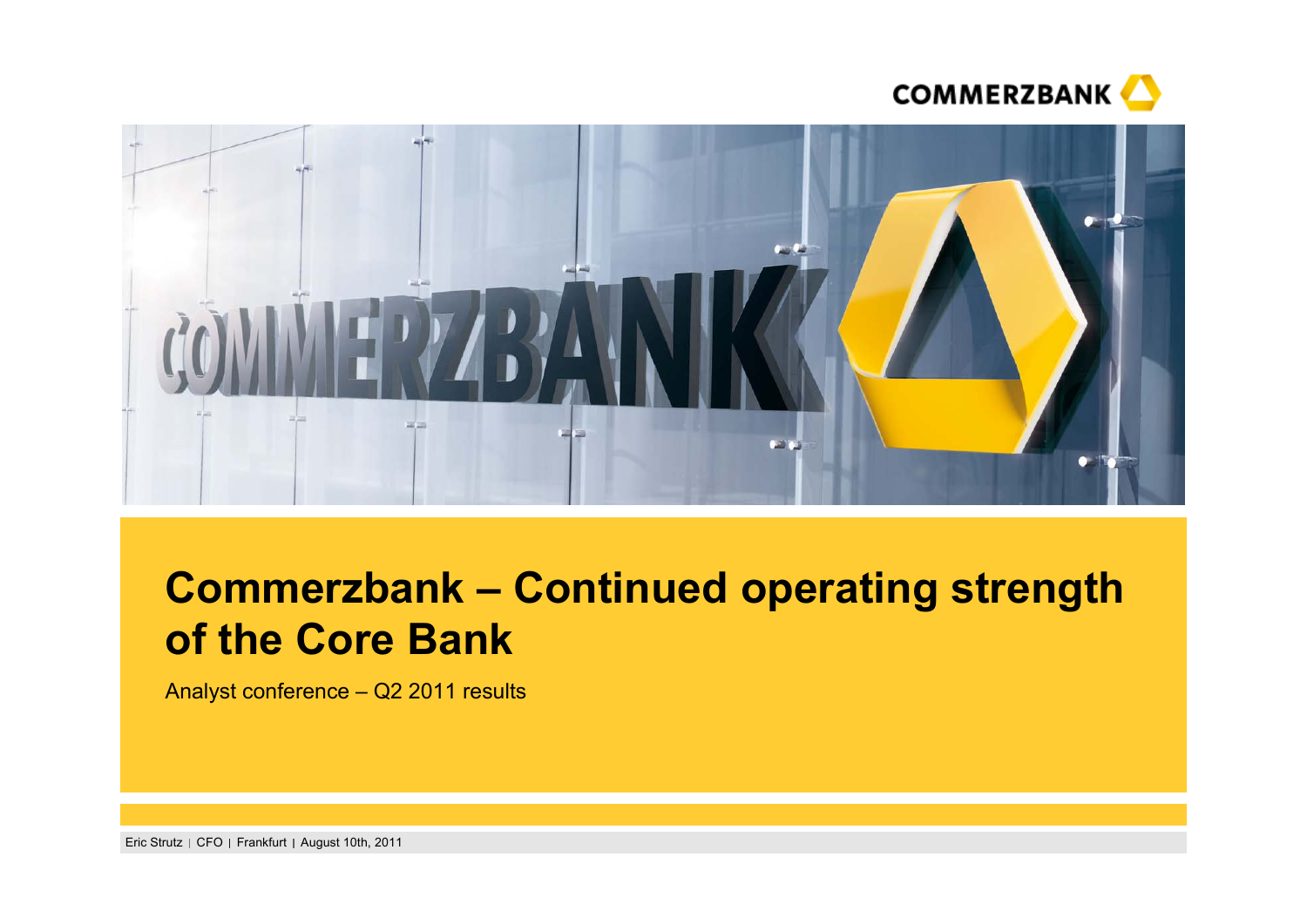

# **Agenda**

| 1              | <b>Group summary</b>             |
|----------------|----------------------------------|
| $\overline{2}$ | <b>Financial highlights</b>      |
| 3              | Results by division              |
| $\overline{4}$ | Balance sheet, capital & funding |
| 5              | <b>Conclusion &amp; outlook</b>  |
| 6              | Appendix                         |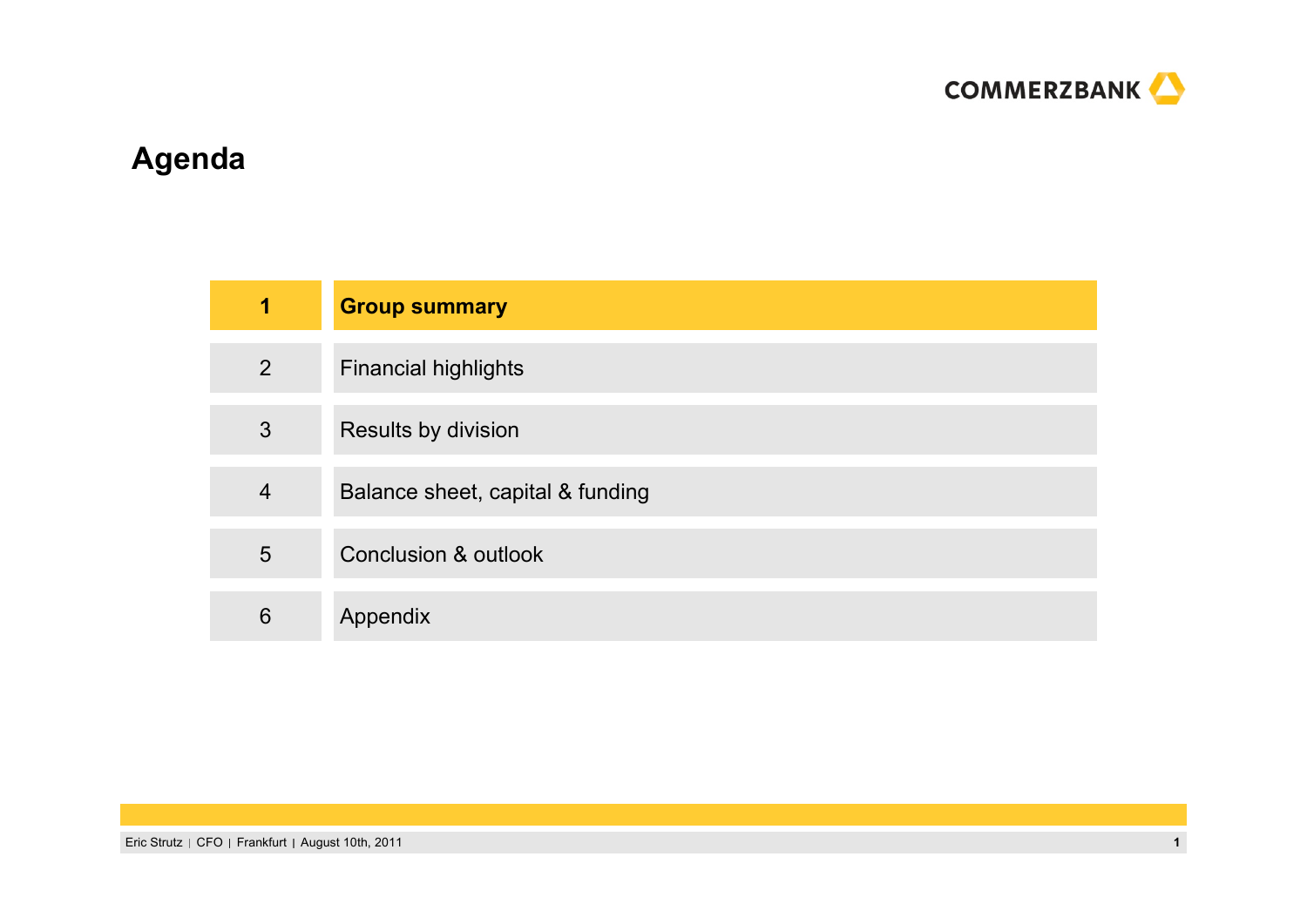

# **Continued operating strength of the Core Bank with operating profit of €913m in Q2**

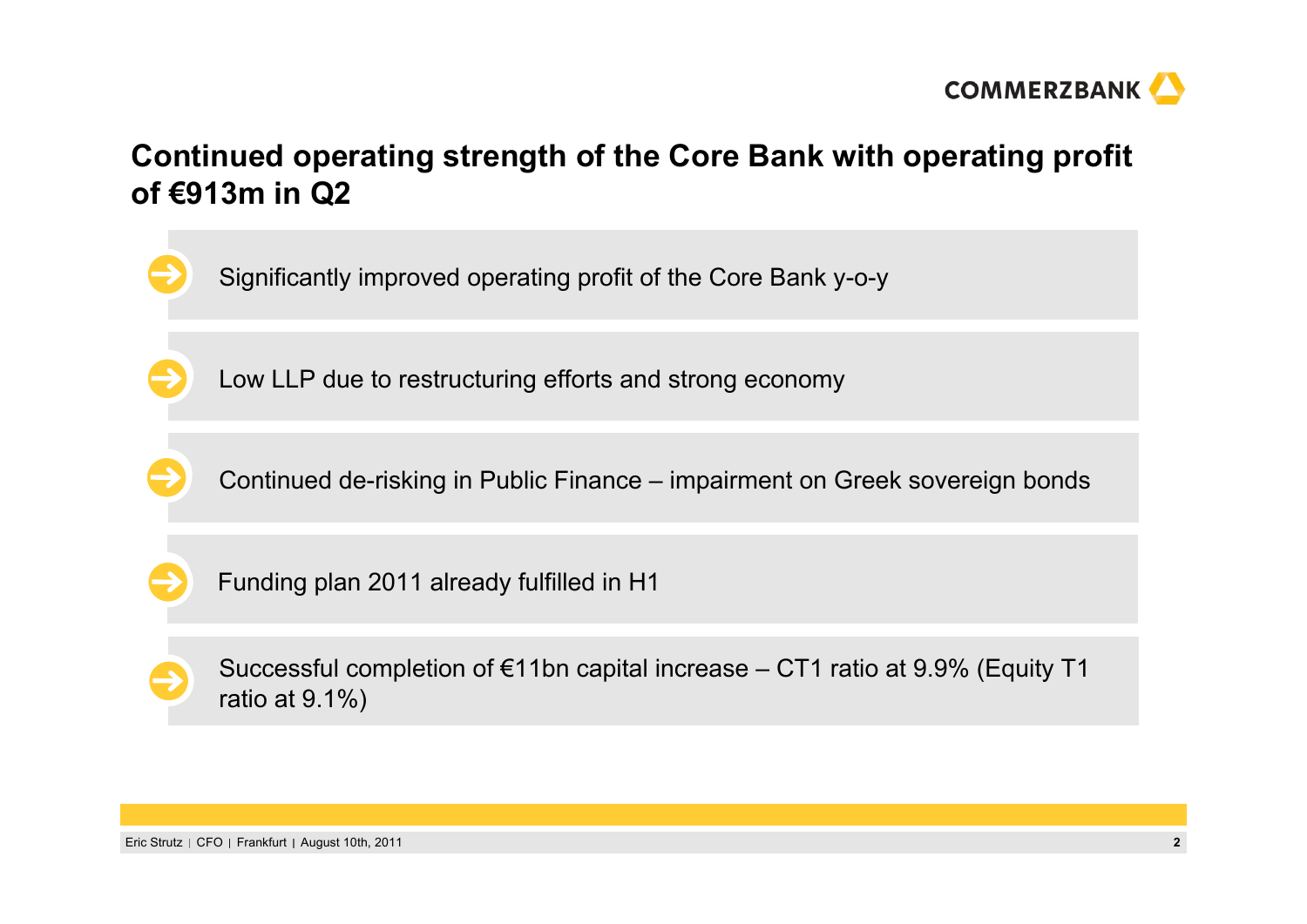

# **Significantly improved operating profit of the Core Bank compared to last year**

|                     | <b>Group</b> |         |         |            |         | <b>Core Bank**</b> |         |         |
|---------------------|--------------|---------|---------|------------|---------|--------------------|---------|---------|
| in $\epsilon$ m     | Q2 2010      | Q1 2011 | Q2 2011 | H1 2011    | Q2 2010 | Q2 2011            | H1 2010 | H1 2011 |
| Revenues before LLP | 3,110        | 3,616   | 2,363   | 5,979      | 2,708   | 2,831              | 5,732   | 6,106   |
| <b>LLP</b>          | $-639$       | $-318$  | $-278$  | $-596$     | $-257$  | $-48$              | $-554$  | $-126$  |
| Operating expenses  | 2,228        | 2,154   | 2,030   | 4,184 $\ $ | 2,054   | 1,870              | 4,086   | 3,848   |
| Operating profit    | 243          | 1,144   | 55      | 1,199      | 397     | 913                | 1,092   | 2,132   |
| Net profit*         | 352          | 985     | 24      | 1,009      |         |                    |         |         |
|                     |              |         |         |            |         |                    |         |         |

Q2 revenues before LLP in the Core Bank increased by 5% y-o-y

- Ongoing low LLP in the Core Bank, slightly reduced provisioning need in ABF
- Overall cost base decreased by 6% q-o-q and 9% y-o-y due to realisation of cost synergies
- Operating profit in Q2 affected by €760m impairment on Greek sovereign bonds

<sup>\*</sup> Consolidated result attributable to Commerzbank shareholders \*\* incl. Others & Consolidations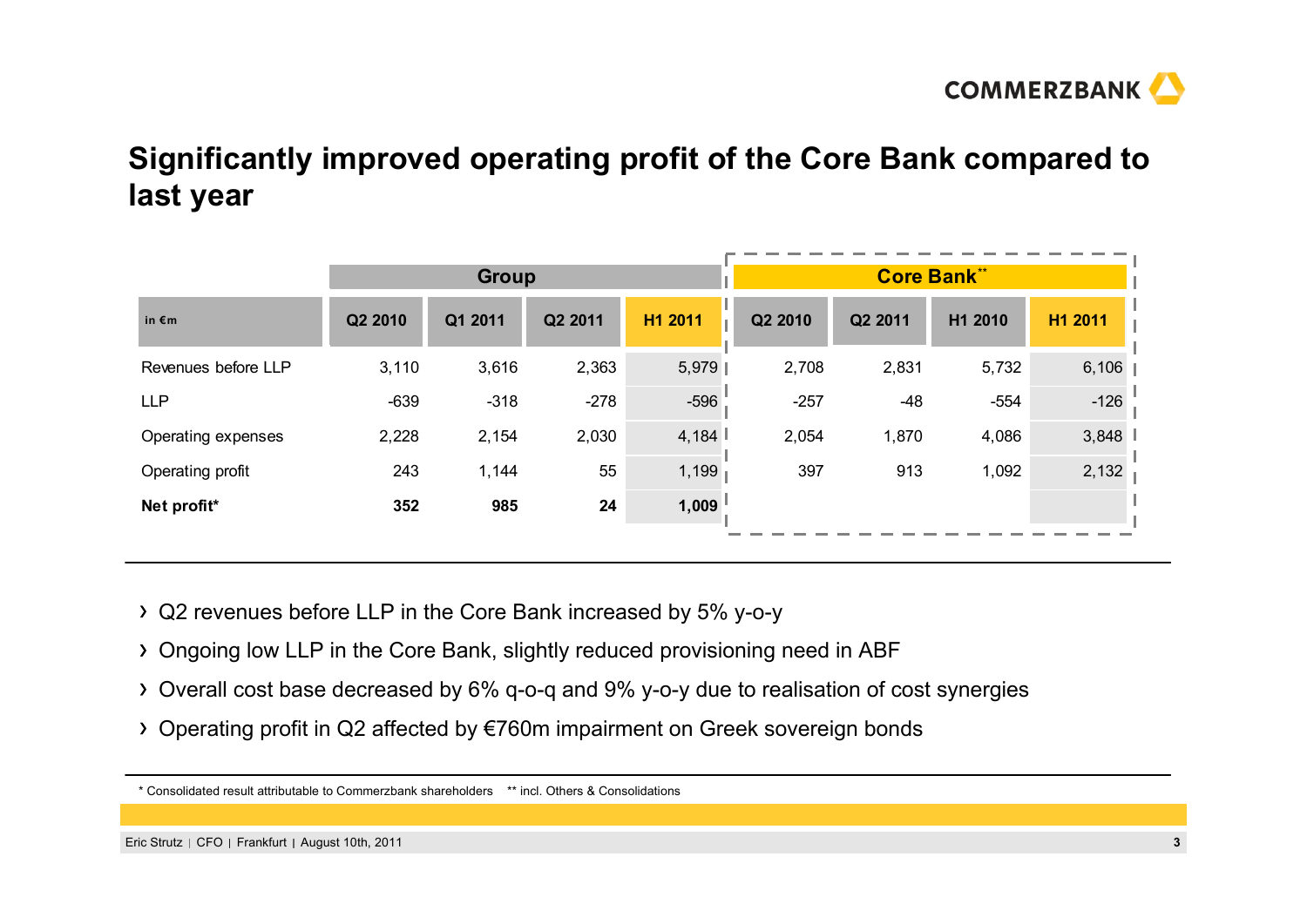

### **Sound Core Tier 1 ratio at 9.9%**

### **Tier 1 / Core Tier 1 ratio**



- › SoFFin Silent Participation of €3.3bn repaid out of excess capital
	- › One-off payment to SoFFin of €1.03bn booked against equity
	- › RWA decrease by €9bn q-o-q to €239bn
	- › Equity Tier 1 ratio at 9.1%

Eric Strutz CFO Frankfurt August 10th, 2011 **4**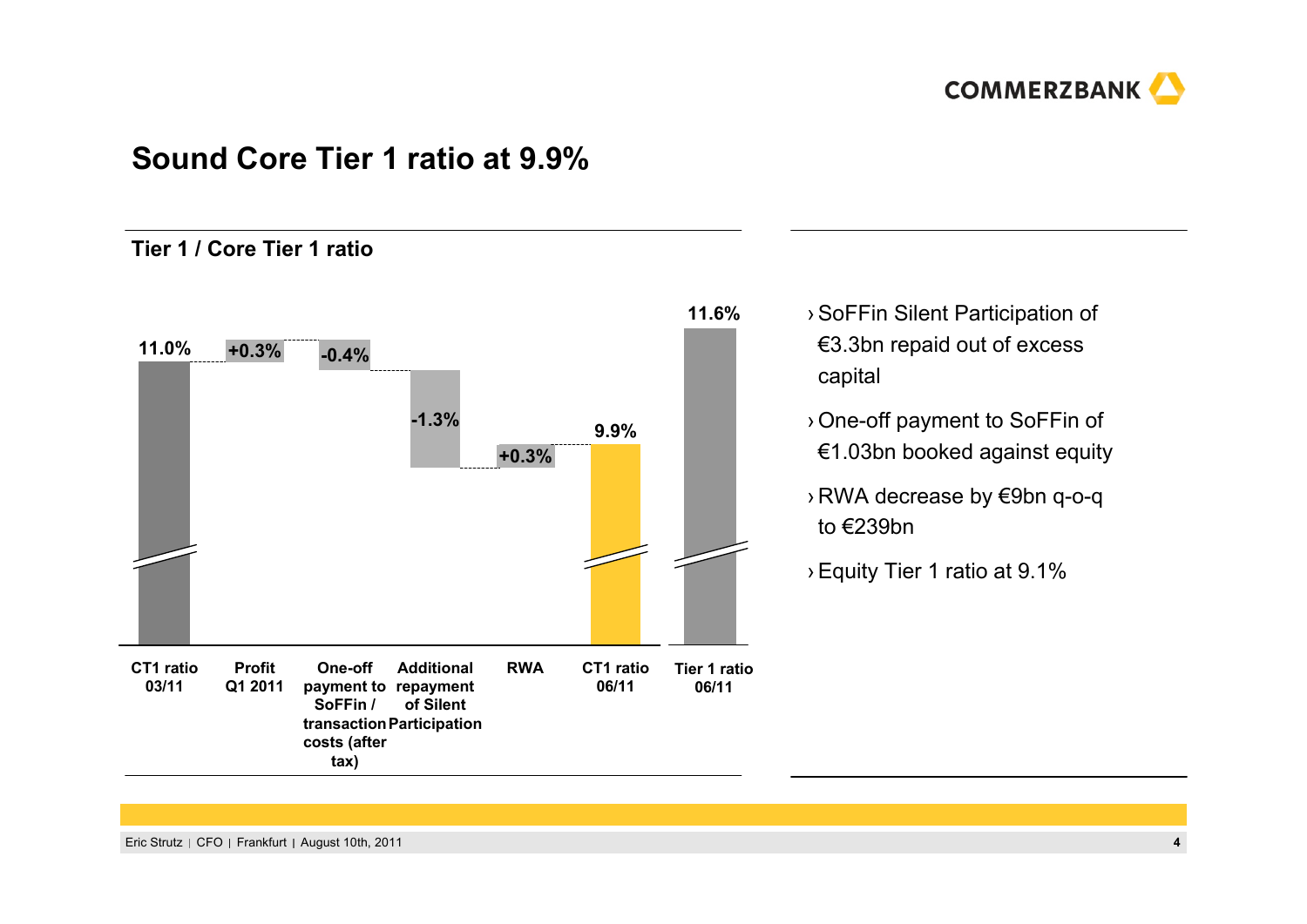

# **Agenda**

| $\mathbf 1$    | Group summary                    |
|----------------|----------------------------------|
| $\overline{2}$ | <b>Financial highlights</b>      |
| 3              | Results by division              |
| $\overline{4}$ | Balance sheet, capital & funding |
| 5              | <b>Conclusion &amp; outlook</b>  |
| 6              | Appendix                         |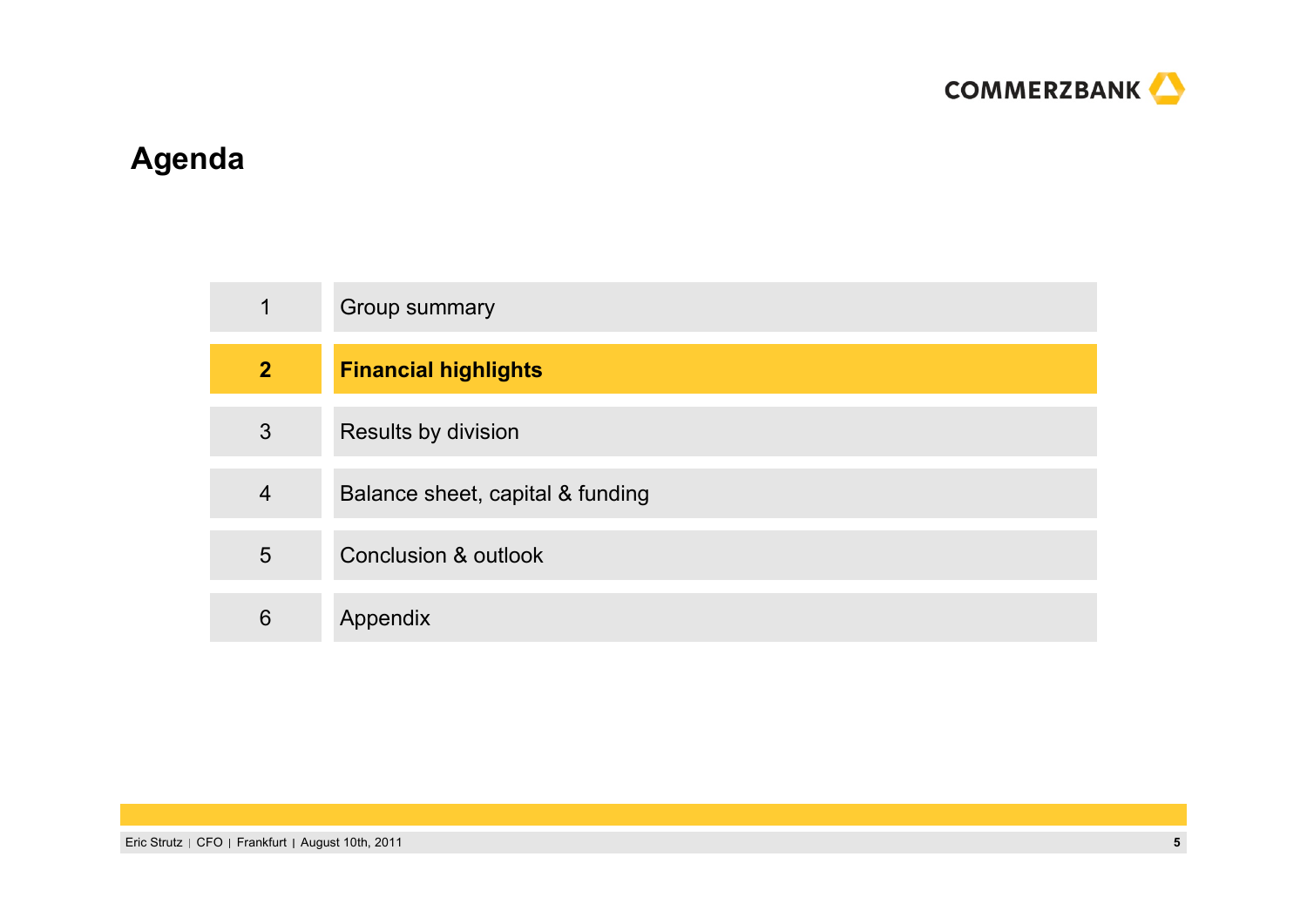

# **Q2 revenues before LLP in the Core Bank increased by 5% y-o-y**

**Revenues before LLP**in  $\epsilon$  m



\* incl. Others & Consolidations

Eric Strutz | CFO | Frankfurt | August 10th, 2011 **6**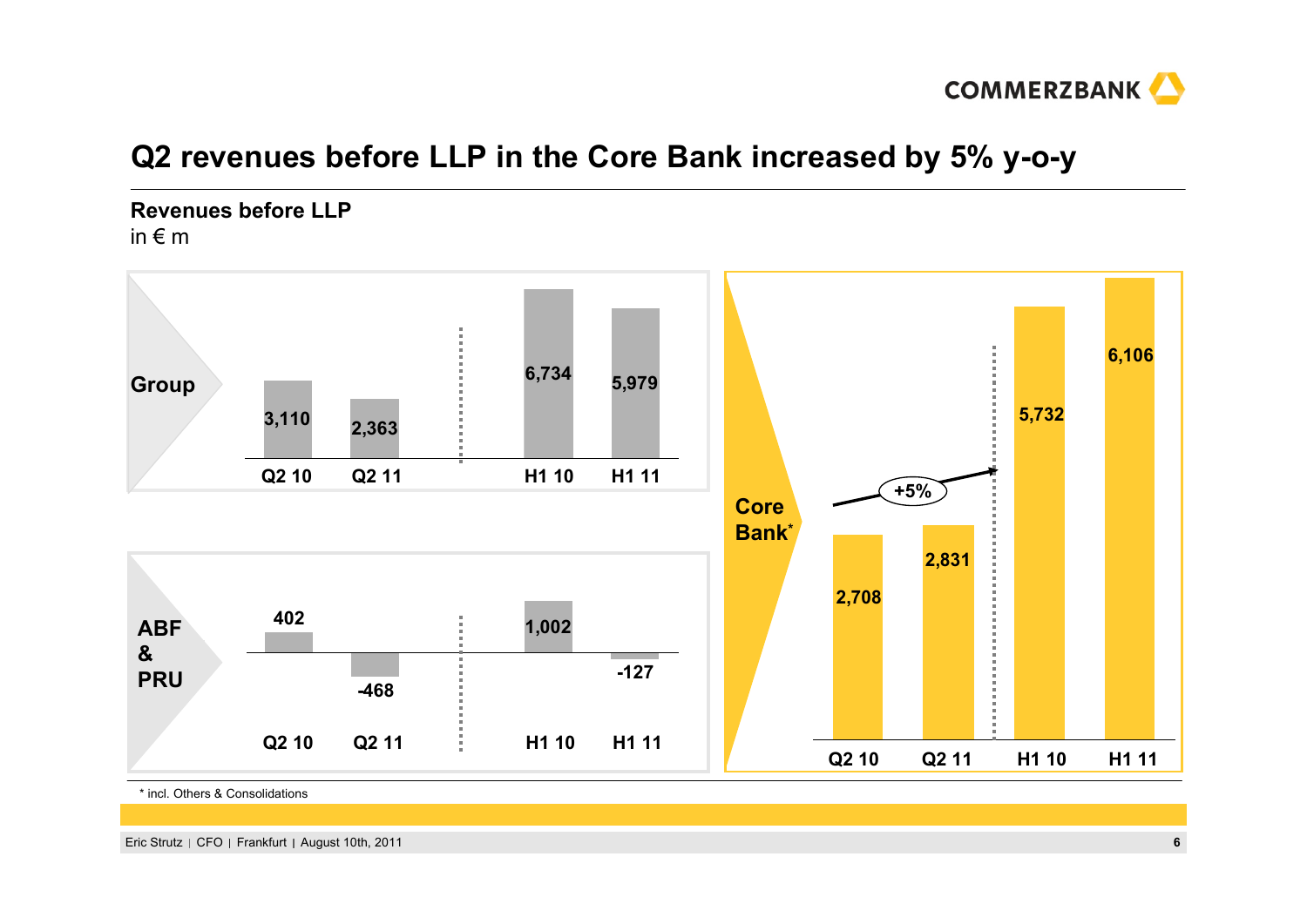

# **Ongoing low LLP in the Core Bank, reduced provisioning need in ABF y-o-y**

**Provisions for loan losses**in  $\epsilon$  m



- Core Bank benefits from solid economic environment
- LLP in ABF & PRU on previous quarter level
- $\rightarrow$  New Guidance 2011: <  $\epsilon$ 1.8bn
- €760m impairment on Greek sovereign bonds booked in Net investment income
	- Revaluation Reserve improved by €0.3bn q-o-q
	- Net effect on capital of -€0.3bn

Eric Strutz CFO Frankfurt August 10th, 2011 **7**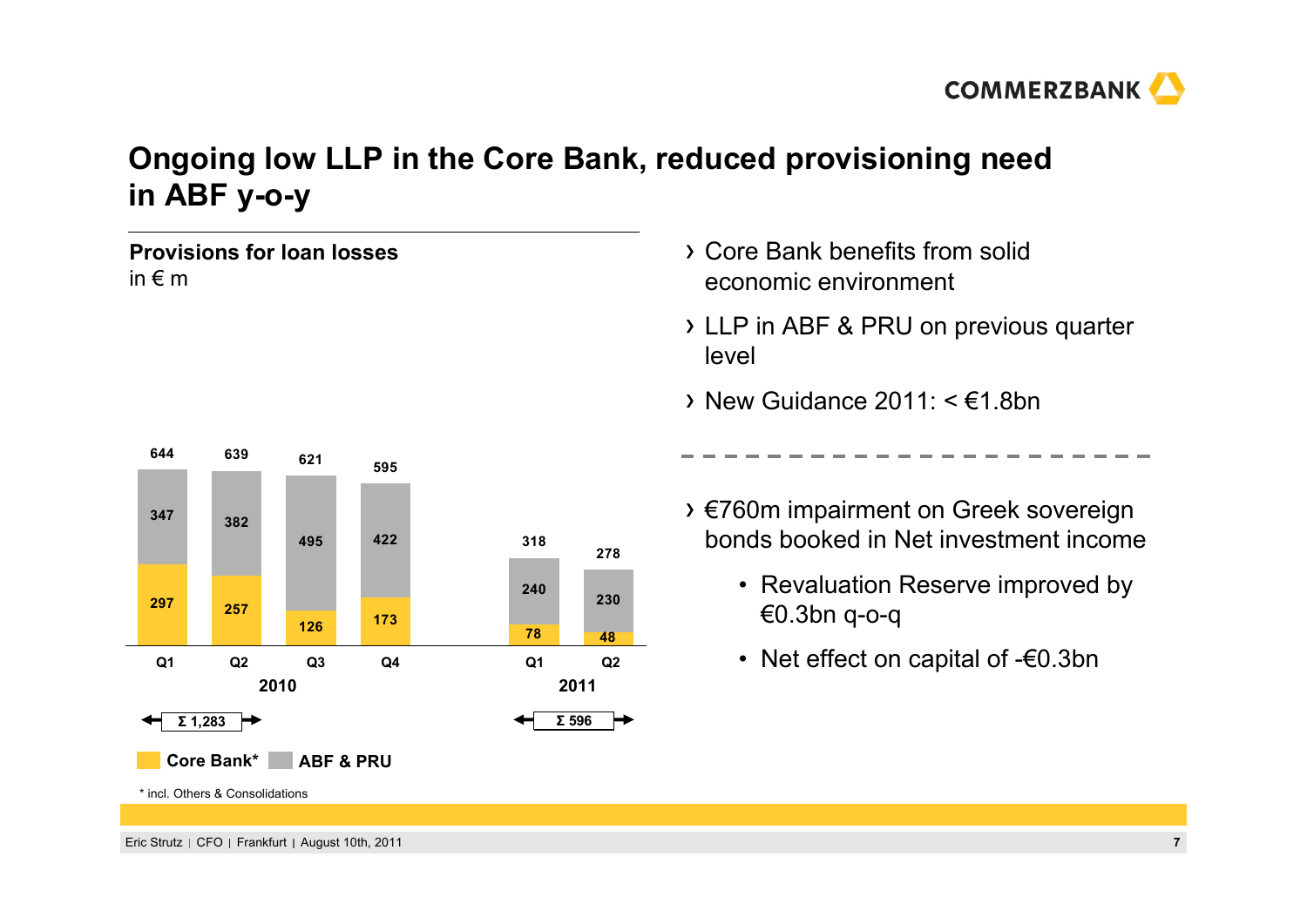

# **Cost base decreased by 6% q-o-q**



- Lower operating expenses post Customer and Product Data Migration
	- > Realisation of synergies according to plan
	- Reduction of FTE as planned
- CIR of Core Bank improved in Q2 to 66% (-10 ppt y-o-y)
- Bank levy in H1 2011 of €9m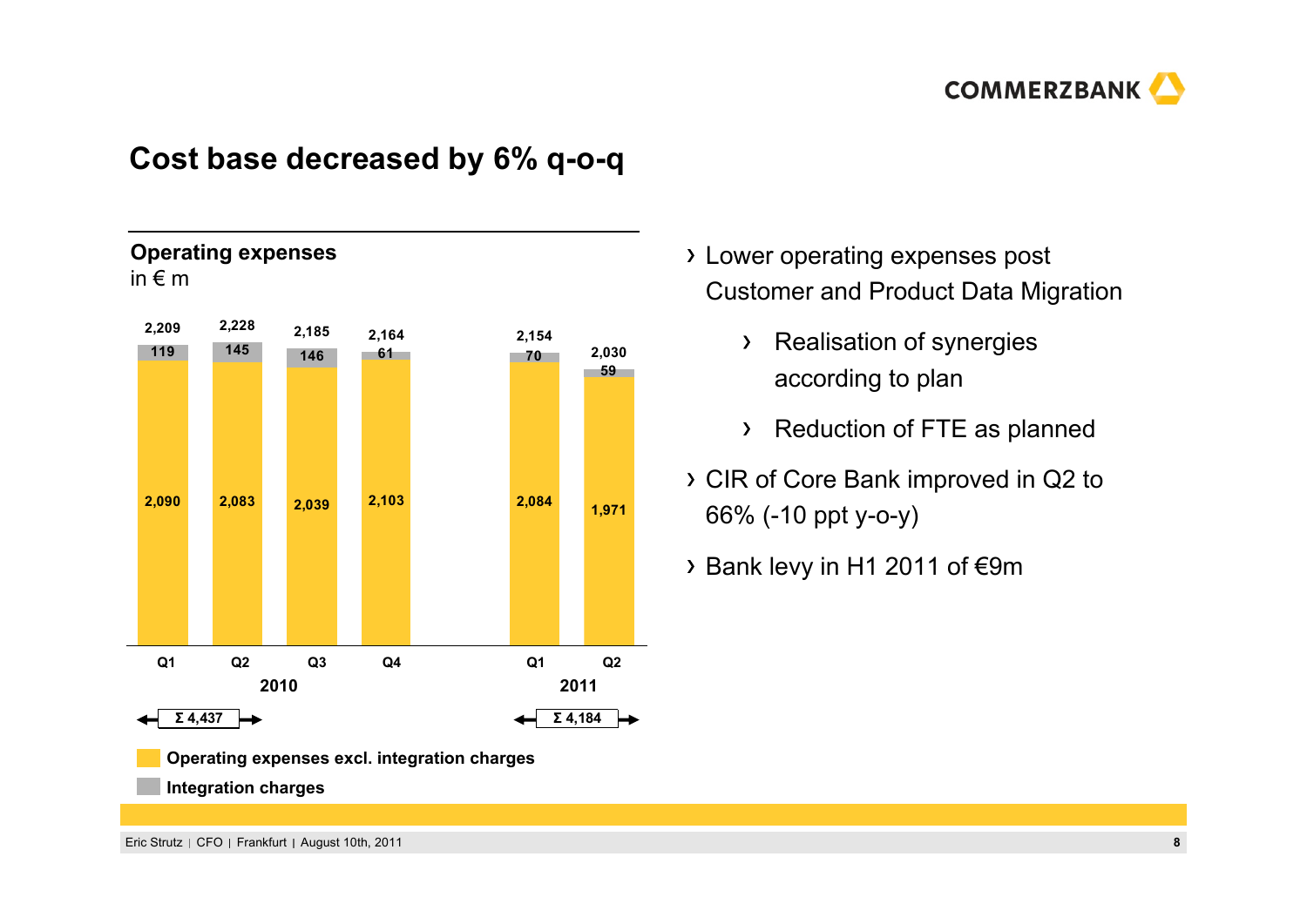

## **Operating profit and Net profit**



- > Impairment on Greek sovereign bonds
- Operating profit of €55m in Q2 2011
- $\rightarrow$  Tax charge of  $\epsilon$ 2m
- Minorities of €29m
- Net profit of €24m\*
- $\rightarrow$  H1 2011 FPS of €0.45\*\*
- NAV per share at €4.08\*\*\*

\* Consolidated result attributable to Commerzbank shareholders \*\* based on 2.04bn shares (average shares outstanding in H1 2011) \*\*\* based on 5.11bn shares \*\*\*\* incl. Others & Consolidations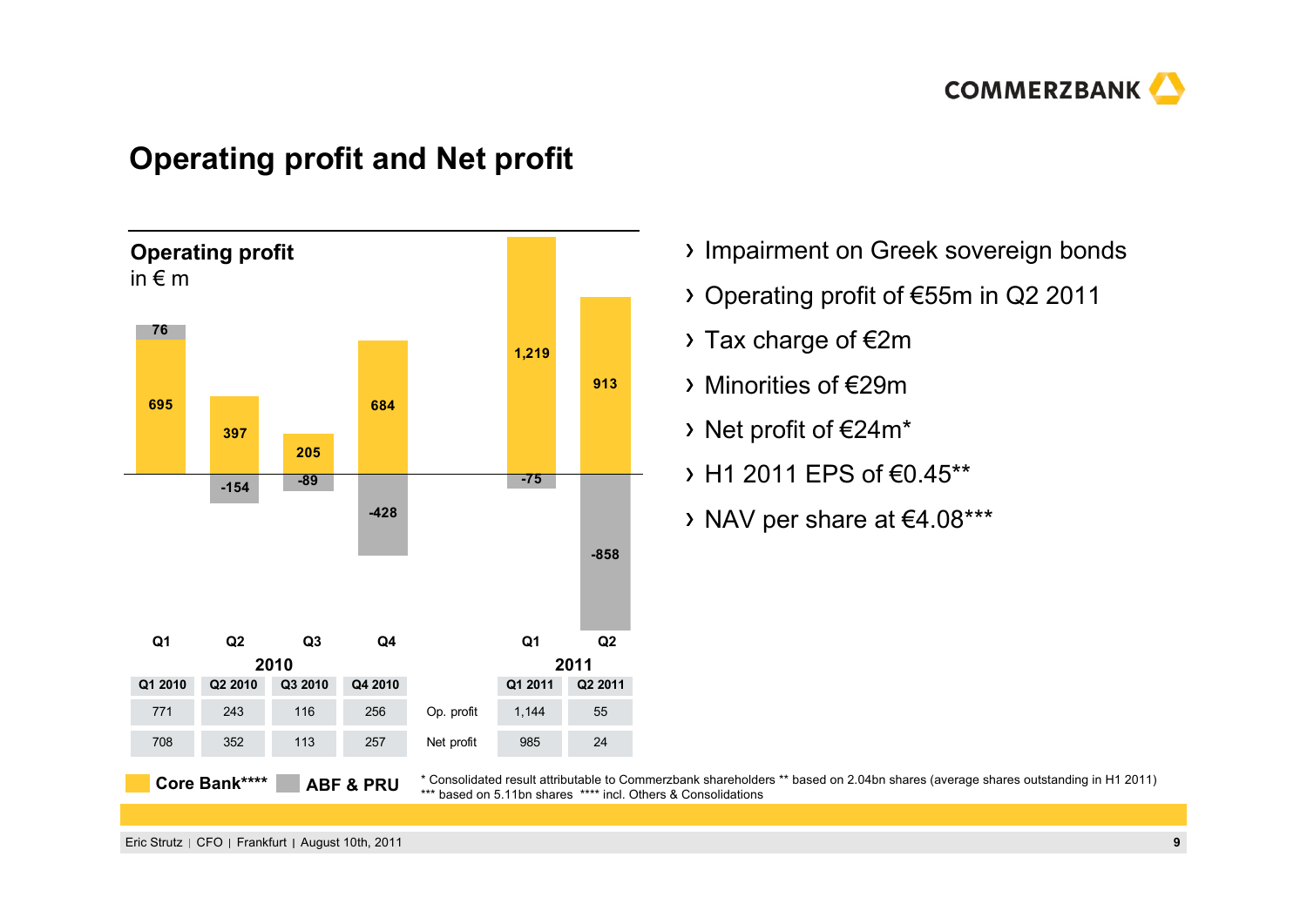

# **Agenda**

| $\mathbf 1$    | Group summary                    |
|----------------|----------------------------------|
| $\overline{2}$ | <b>Financial highlights</b>      |
| $\mathbf{3}$   | <b>Results by division</b>       |
| $\overline{4}$ | Balance sheet, capital & funding |
| 5              | Conclusion & outlook             |
| 6              | Appendix                         |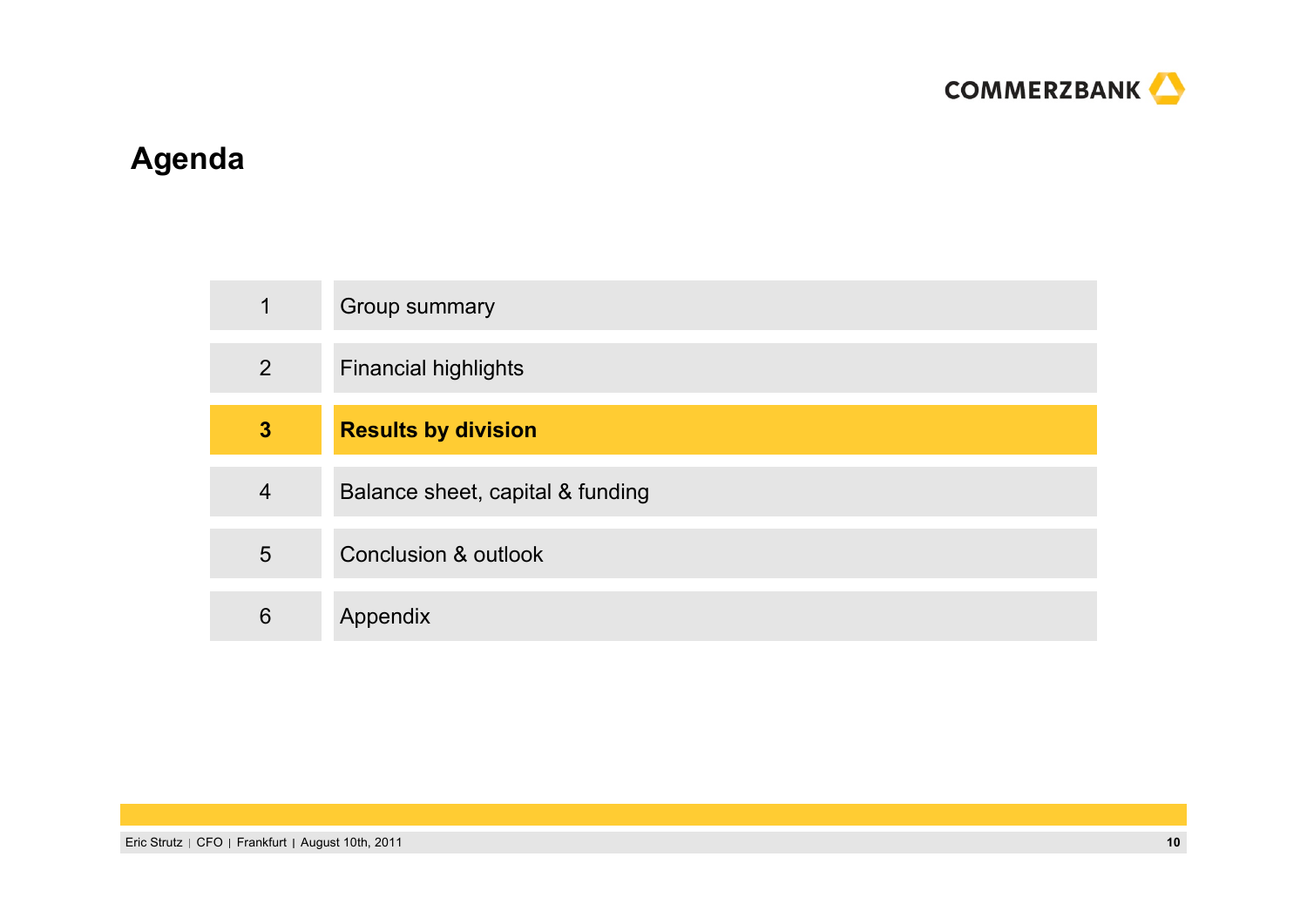

# **All segments of the Core Bank with significantly improved result**



Eric Strutz CFO Frankfurt August 10th, 2011 **11**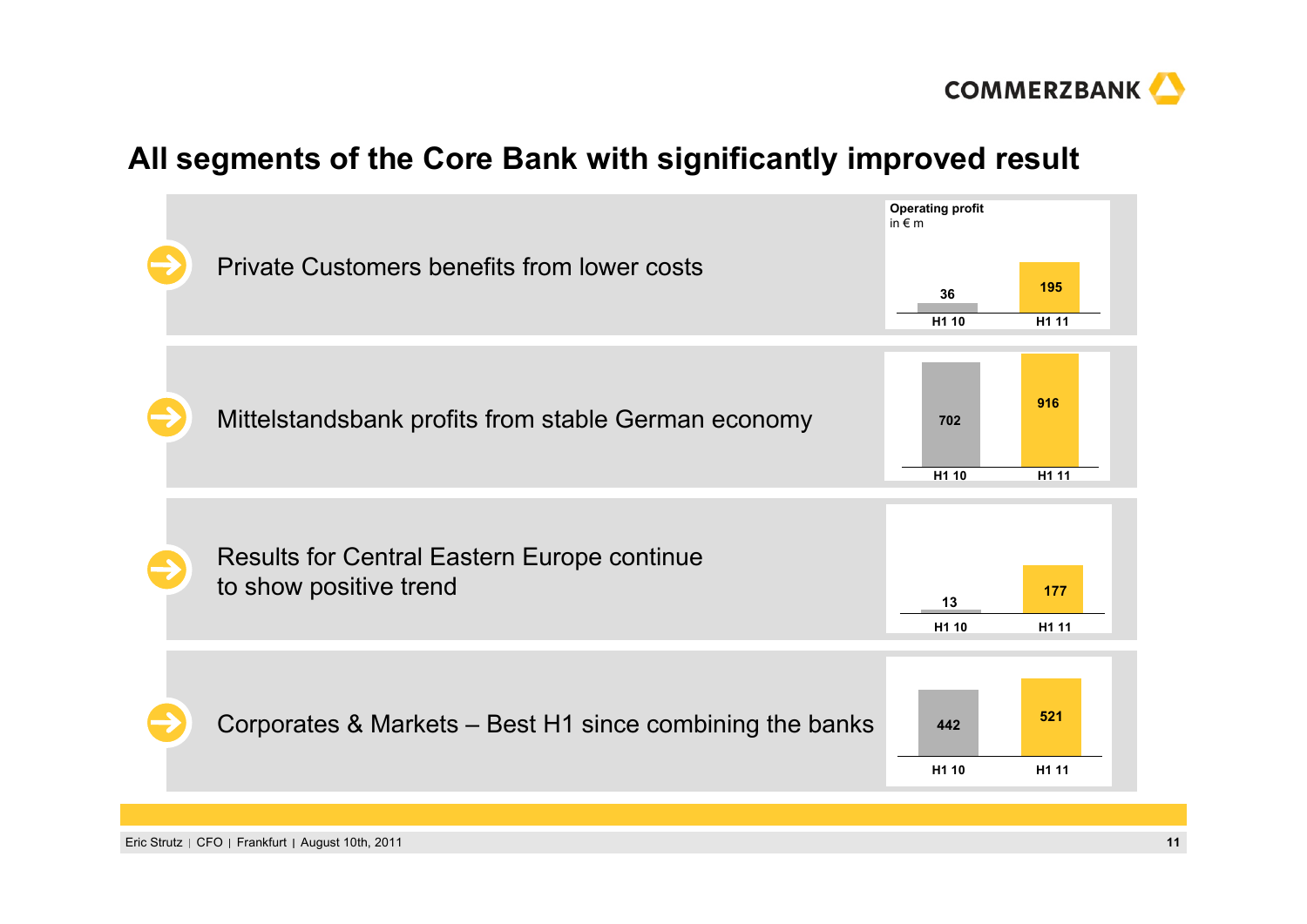

# **Private Customers benefits from lower costs**



|                | Q <sub>2</sub> 10 | Q1 11 Q2 11 H1 10 |       |       | H <sub>1</sub> 11 |   |
|----------------|-------------------|-------------------|-------|-------|-------------------|---|
| Ø equity (€ m) | 3,558             | 3,423             | 3,331 | 3,540 | 3,377             |   |
| Op. RoE (%)    | 1.5               | 13.6              | 9.5   | 2.0   | 11.5              | ᠈ |
| CIR (%)        | 91.7              | 85.0              | 88.1  | 91.4  | 86.5              |   |

| <b>P&amp;L</b> at a glance |                   |       |                   |        |             |
|----------------------------|-------------------|-------|-------------------|--------|-------------|
| in $\notin$ m              | Q <sub>2</sub> 10 | Q1 11 | Q <sub>2</sub> 11 | H1 10  | <b>H111</b> |
| Revenues before LLP        | 997               | 1,045 | 959               | 1,998  | 2,004       |
| <b>LLP</b>                 | $-70$             | $-41$ | $-35$             | $-136$ | $-76$       |
| Operating expenses         | 914               | 888   | 845               | 1,826  | 1,733       |
| <b>Operating profit</b>    | 13                | 116   | 79                | 36     | 195         |
|                            |                   |       |                   |        |             |

- H1 revenues before LLP (excl. exit units) +4% y-o-y
- Increasing deposit margins supported NII
- Costs (excl. exit units) 3% lower y-o-y, further synergies are still to come
- › Customer base stable at 11 million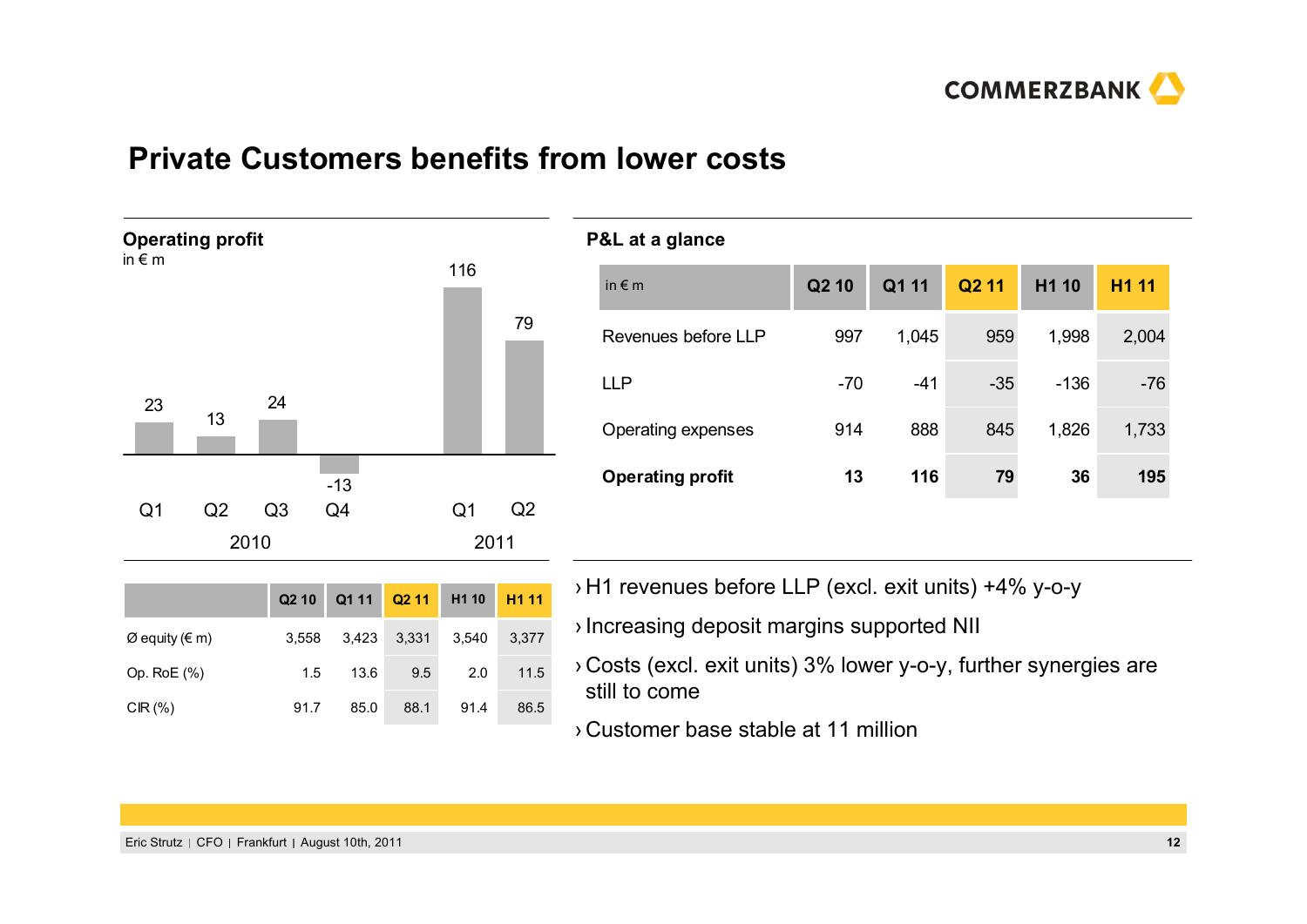

### **Mittelstandsbank profits from stable German economy**



|                                 | Q <sub>2</sub> 10 | Q1 11 |       | Q2 11 H1 10 | H <sub>1</sub> 11 |
|---------------------------------|-------------------|-------|-------|-------------|-------------------|
| $\varnothing$ equity ( $\in$ m) | 5.502             | 5,459 | 5,130 | 5.504       | 5,295             |
| Op. RoE (%)                     | 28.2              | 30.4  | 39.1  | 25.5        | 34.6              |
| $CIR(\%)$                       | 41.9              | 47.4  | 43.3  | 42.4        | 45.3              |

#### **P&L at a glance**

| in $\notin$ m           | Q <sub>2</sub> 10 | Q1 11 | Q <sub>2</sub> 11 | H <sub>1</sub> 10 | <b>H111</b> |
|-------------------------|-------------------|-------|-------------------|-------------------|-------------|
| Revenues before LLP     | 830               | 804   | 839               | 1,662             | 1,643       |
| <b>LLP</b>              | $-94$             | -8    | 25                | $-255$            | 17          |
| Operating expenses      | 348               | 381   | 363               | 705               | 744         |
| <b>Operating profit</b> | 388               | 415   | 501               | 702               | 916         |
|                         |                   |       |                   |                   |             |

› Revenues before LLP increased by 1% y-o-y mainly due to

- improved fee business
- effects from restructured loans
- › LLP decreased significantly y-o-y due to further improved economy and LLP releases
- › Operating profit increased by 29% y-o-y (+21% q-o-q)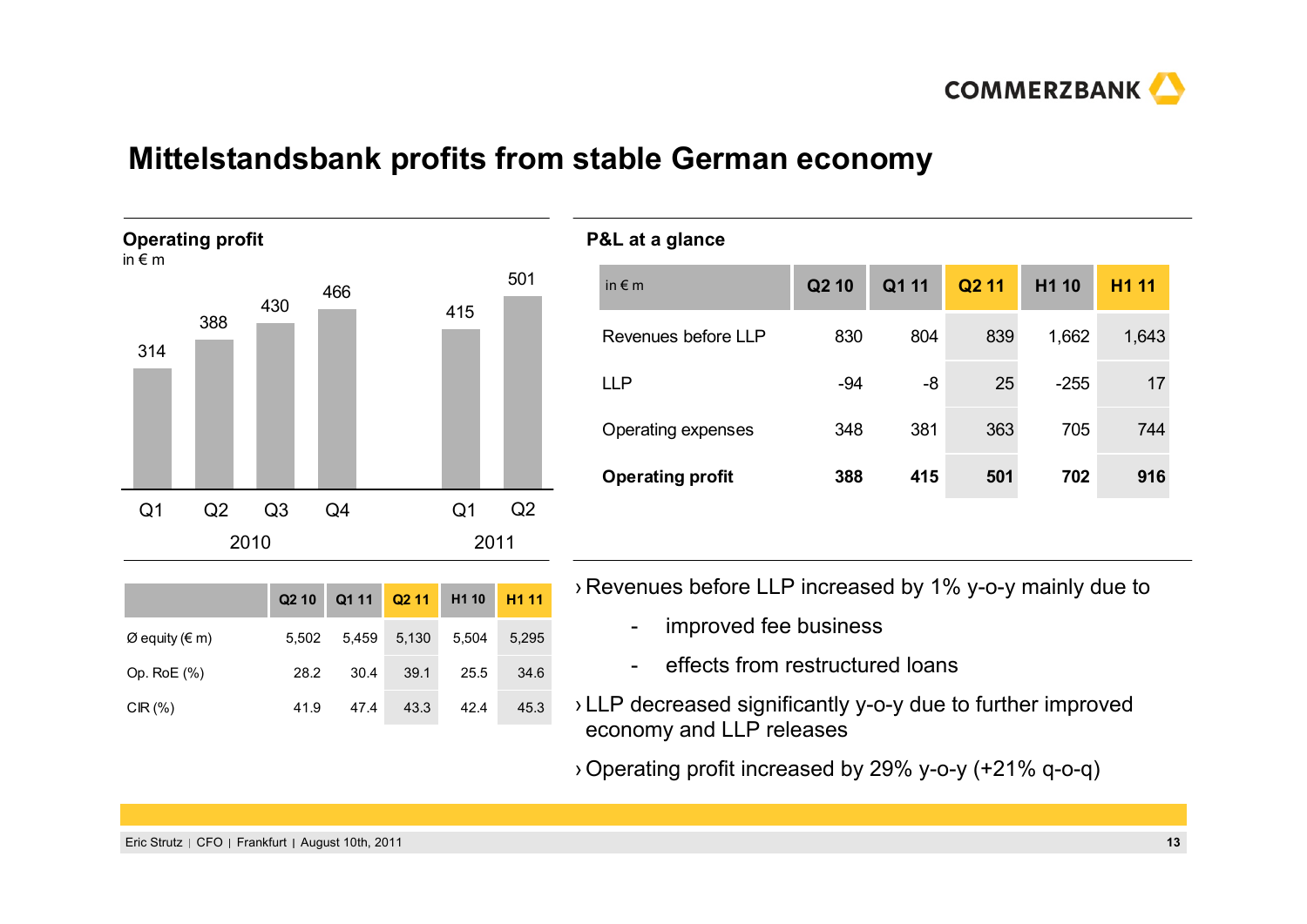

**COMMERZBANK** 

# **Results for Central & Eastern Europe continue to show positive trend**



|                  | Q210  |       |       | Q1 11 Q2 11 H1 10 H1 11 |       |
|------------------|-------|-------|-------|-------------------------|-------|
| $Ø$ equity (€ m) | 1.598 | 1,679 | 1,708 | 1,599                   | 1,694 |
| Op. RoE (%)      | 1.8   | 18.6  | 23.2  | 1.6                     | 20.9  |
| CIR $(\%)$       | 59.9  | 57.1  | 58.5  | 57.9                    | 57.8  |

| P&L at a glance         |       |       |                   |        |                   |
|-------------------------|-------|-------|-------------------|--------|-------------------|
| in $\notin$ m           | Q2 10 | Q1 11 | Q <sub>2</sub> 11 | H1 10  | H <sub>1</sub> 11 |
| Revenues before LLP     | 247   | 252   | 253               | 473    | 505               |
| <b>LLP</b>              | $-92$ | $-30$ | $-6$              | $-186$ | $-36$             |
| Operating expenses      | 148   | 144   | 148               | 274    | 292               |
| <b>Operating profit</b> | 7     | 78    | 99                | 13     | 177               |
|                         |       |       |                   |        |                   |

- › CEE revenues show the good development of net interest and commission income at BRE
- › €177m operating profit in H1 due to effiency achievements and reduced LLP
- › H1: BRE contributed €158m operating profit
	- › Plus 158,000 net new customers in H1; CEE with overall more than 4.3m customers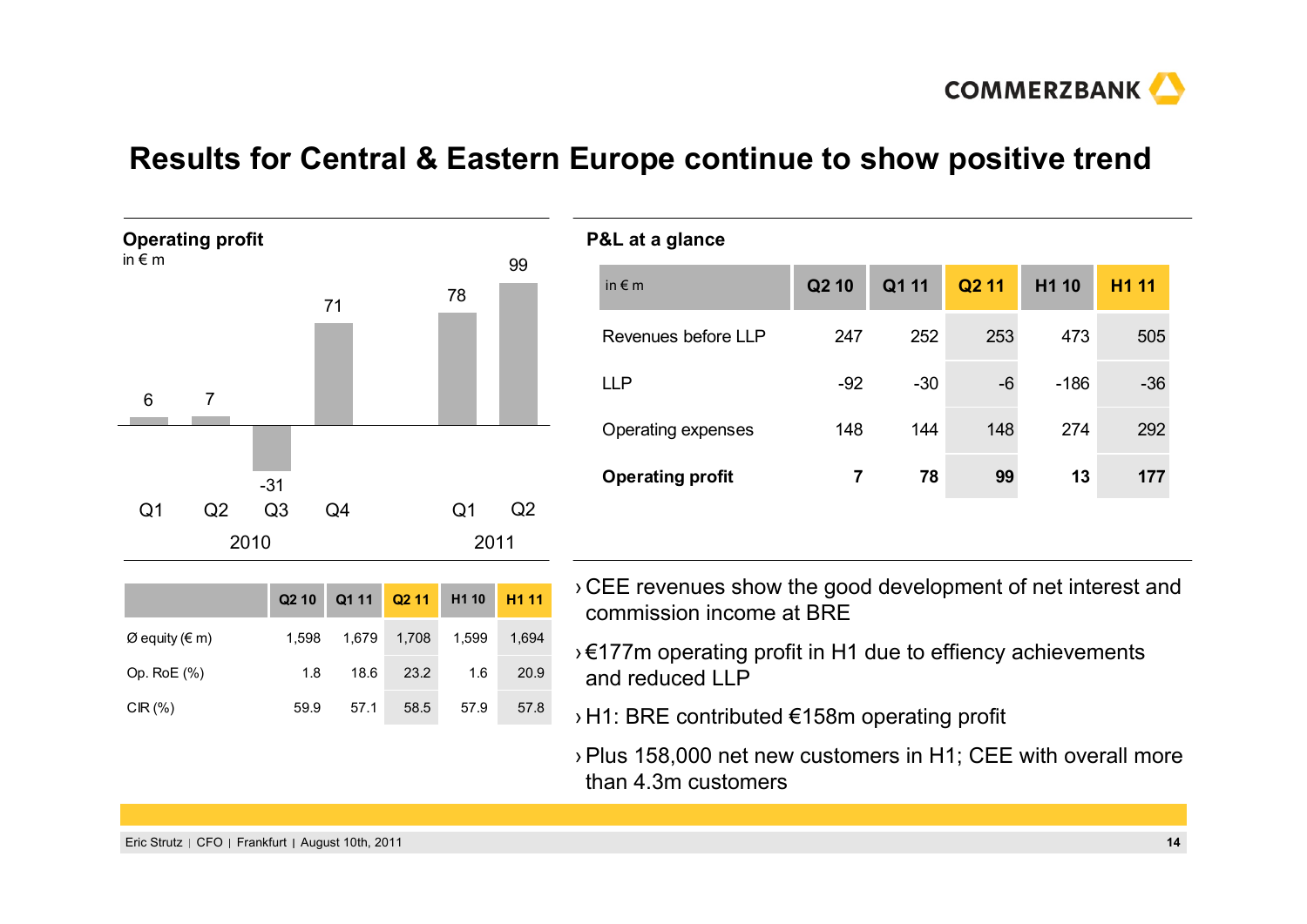

### **Corporates & Markets – Best H1 since combining the banks**



|                  | Q <sub>2</sub> 10 |       |       | Q1 11 Q2 11 H1 10 H1 11 |       |
|------------------|-------------------|-------|-------|-------------------------|-------|
| $Ø$ equity (€ m) | 3.884             | 3.426 | 3,064 | 3,868                   | 3.245 |
| Op. RoE (%)      | 11.2              | 28.0  | 36.7  | 22.9                    | 32.1  |
| $CIR(\%)$        | 78.3              | 64.6  | 56.2  | 65.6                    | 60.3  |

#### **P&L at a glance**

| in $\notin$ m           | Q <sub>2</sub> 10 | Q1 11 | Q <sub>2</sub> 11 | H <sub>1</sub> 10 | <b>H111</b> |
|-------------------------|-------------------|-------|-------------------|-------------------|-------------|
| Revenues before LLP     | 503               | 678   | 712               | 1,228             | 1,390       |
| <b>LLP</b>              | 0                 | 0     | $-31$             | 19                | $-31$       |
| Operating expenses      | 394               | 438   | 400               | 805               | 838         |
| <b>Operating profit</b> | 109               | 240   | 281               | 442               | 521         |
|                         |                   |       |                   |                   |             |

- › Sound performance in Corporate Finance and EMC; solid results in FIC despite difficult markets
- › Exceptional positive result in Q2 2011 due to lower LLP and singular larger transactions (i.e. effects from restructured loans)
- › Lower running costs q-o-q, commencing investments in preparation of new regulatory environment
- › Substantial reduction of equity resulting from systematic reduction of non-core portfolios and risk optimization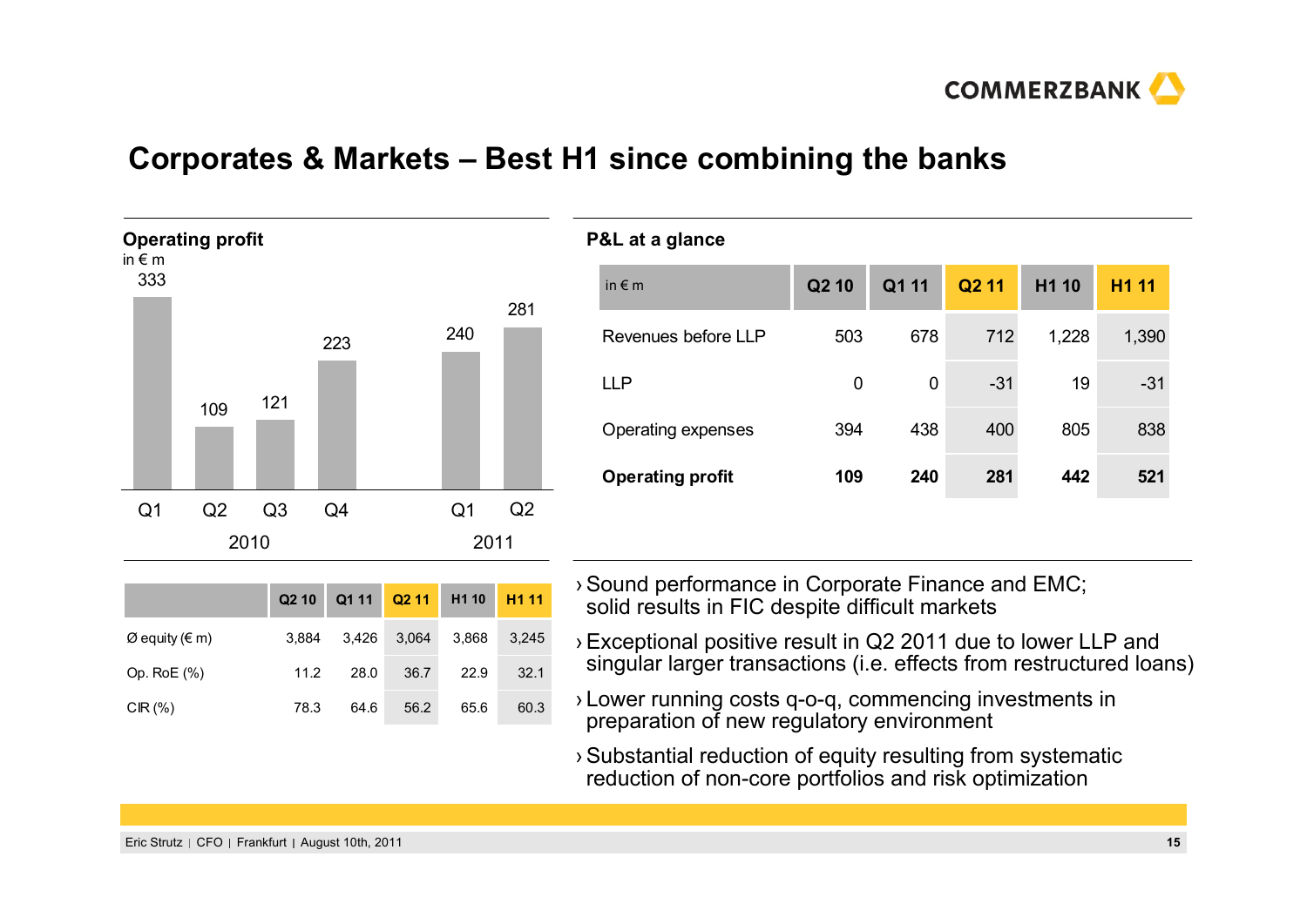

### **Corporates & Markets divisional split**







- › Corporate Finance with exceptional performance through a few larger capital markets transactions
- › Particularly good result in origination and financing solutions
- › No significant provisioning needs
- › EMC with best H1 since combining the operations
- › Revenues per quarter >25% higher than first two quarters 2010
- › Increased demand through our various distribution channels
- › H1 revenues y-o-y 2% higher despite sovereign debt crisis
- › Market driven volatility of client turn-over
- › Proactive risk management capabilities demonstrated throughout extended market turmoil

Eric Strutz CFO Frankfurt August 10th, 2011 **16**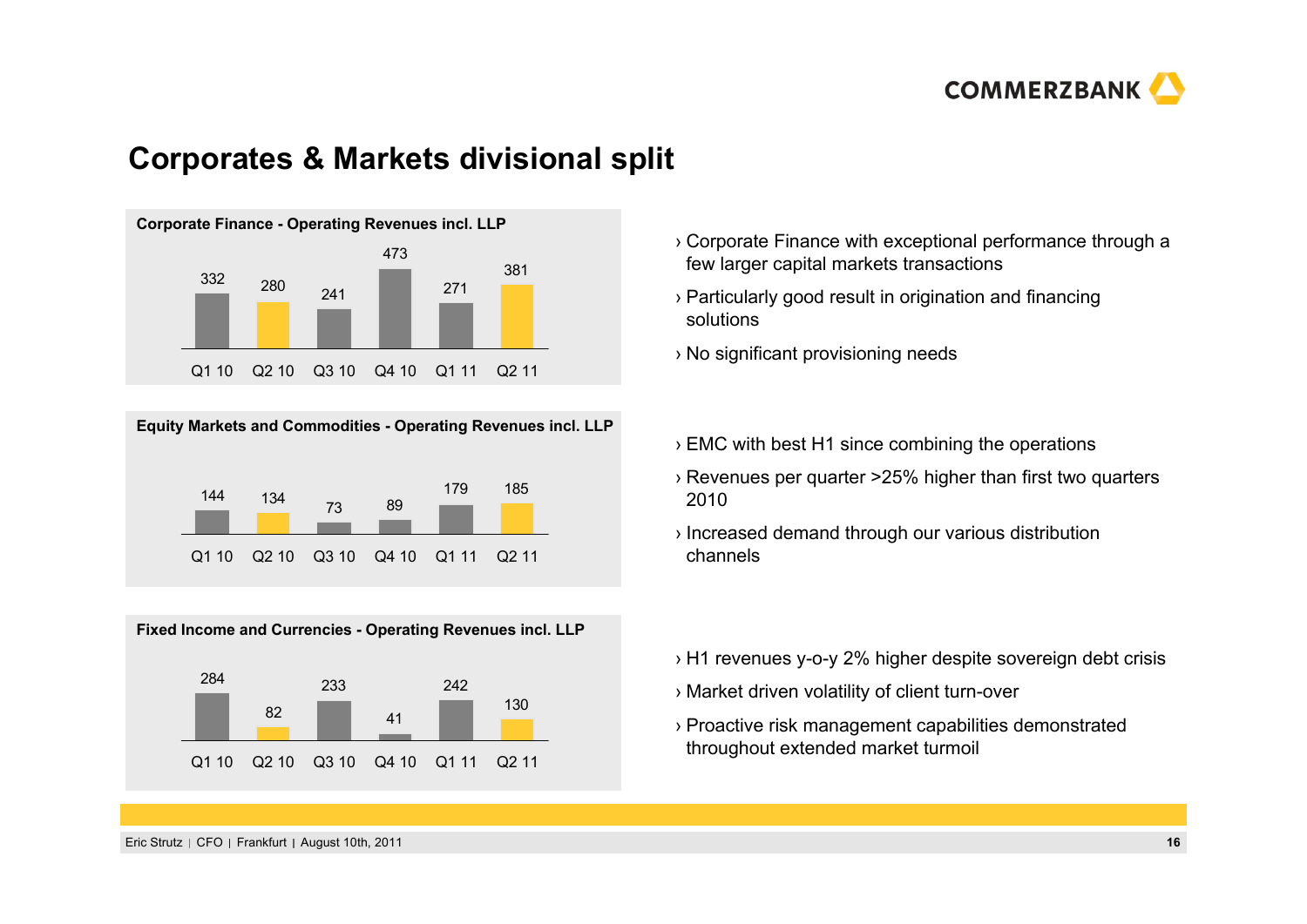

# **Others & Consolidation**



|                         | P&L at a glance     |                   |       |                   |                   |                   |
|-------------------------|---------------------|-------------------|-------|-------------------|-------------------|-------------------|
|                         | in $\notin$ m       | Q <sub>2</sub> 10 | Q1 11 | Q <sub>2</sub> 11 | H <sub>1</sub> 10 | H <sub>1</sub> 11 |
|                         | Revenues before LLP | 131               | 496   | 68                | 371               | 564               |
|                         | <b>LLP</b>          | $-1$              | 1     | $-1$              | 4                 | 0                 |
|                         | Operating expenses  | 250               | 127   | 114               | 476               | 241               |
| <b>Operating profit</b> |                     | $-120$            | 370   | $-47$             | $-101$            | 323               |
|                         |                     |                   |       |                   |                   |                   |

› Treasury with operating profit of €70m in Q2

› Cost down due to lower integration charges q-o-q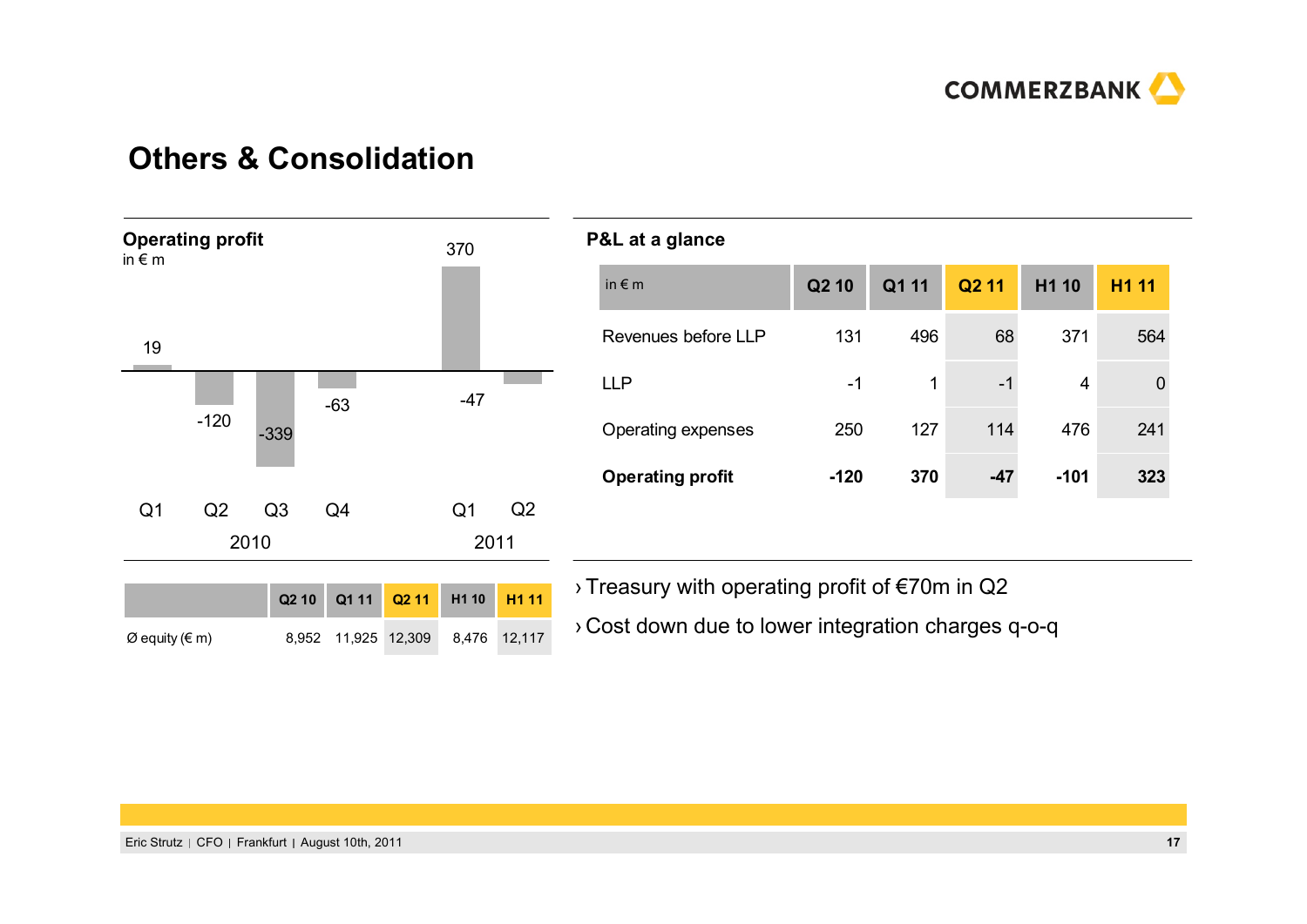

# **ABF & PRU**

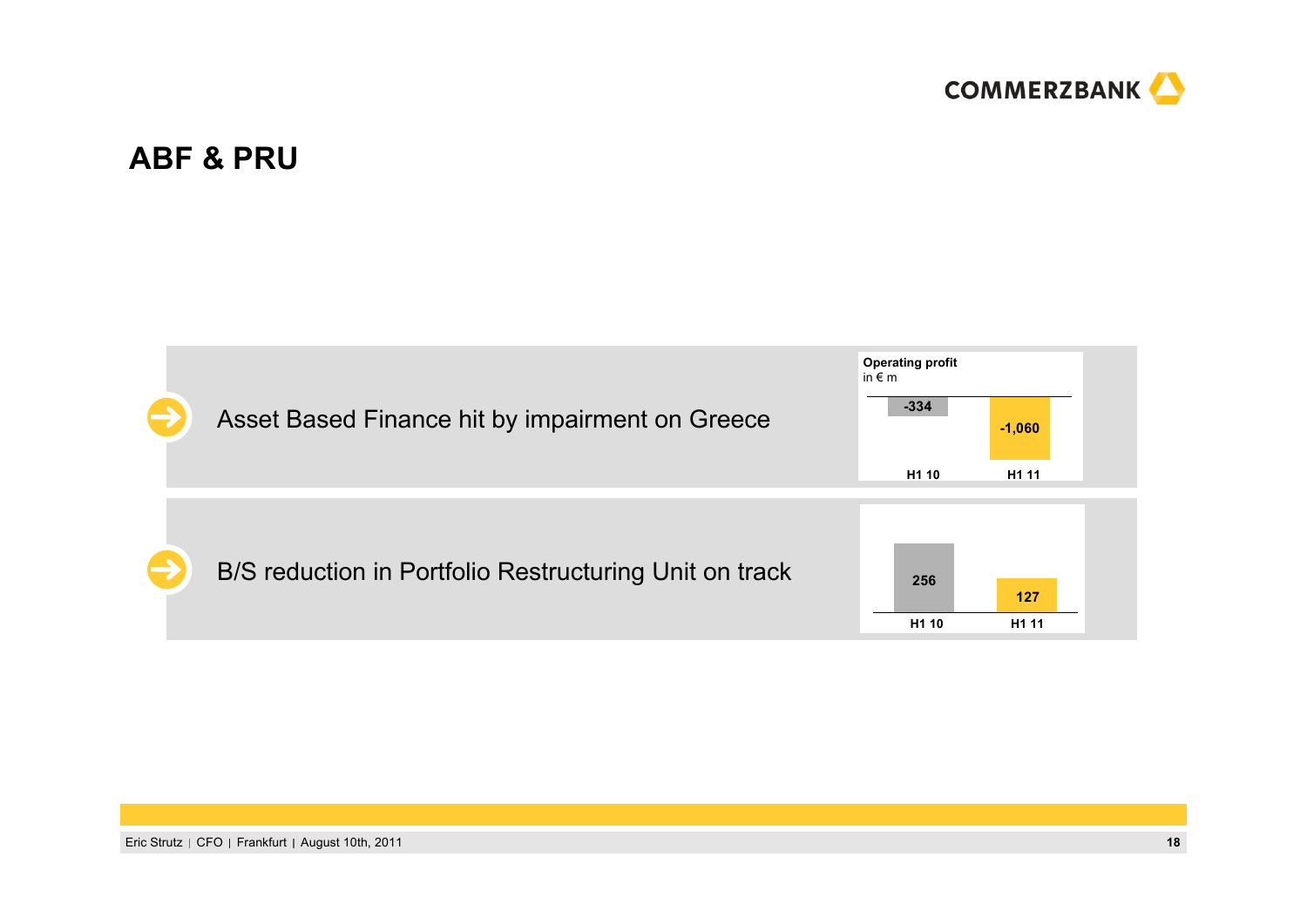

# **Asset Based Finance hit by impairment on Greece**



| in $\notin$ m           | Q <sub>2</sub> 10 | Q1 11  | Q <sub>2</sub> 11 | H <sub>1</sub> 10 | <b>H111</b> |
|-------------------------|-------------------|--------|-------------------|-------------------|-------------|
| Revenues before LLP     | 252               | 257    | $-545$            | 644               | $-288$      |
| <b>LLP</b>              | $-354$            | $-241$ | $-233$            | $-679$            | $-474$      |
| Operating expenses      | 147               | 154    | 144               | 299               | 298         |
| <b>Operating profit</b> | $-249$            | $-138$ | $-922$            | $-334$            | $-1,060$    |

› Revenues before LLP down q-o-q due to:

› lower NII resulting from asset reduction and higher refinancing costs

- ›impairment on Greek sovereign bonds of €760m
- › Risk provisions down y-o-y

**P&L at a glance**

› RWA reduction of €19bn y-o-y (-21%)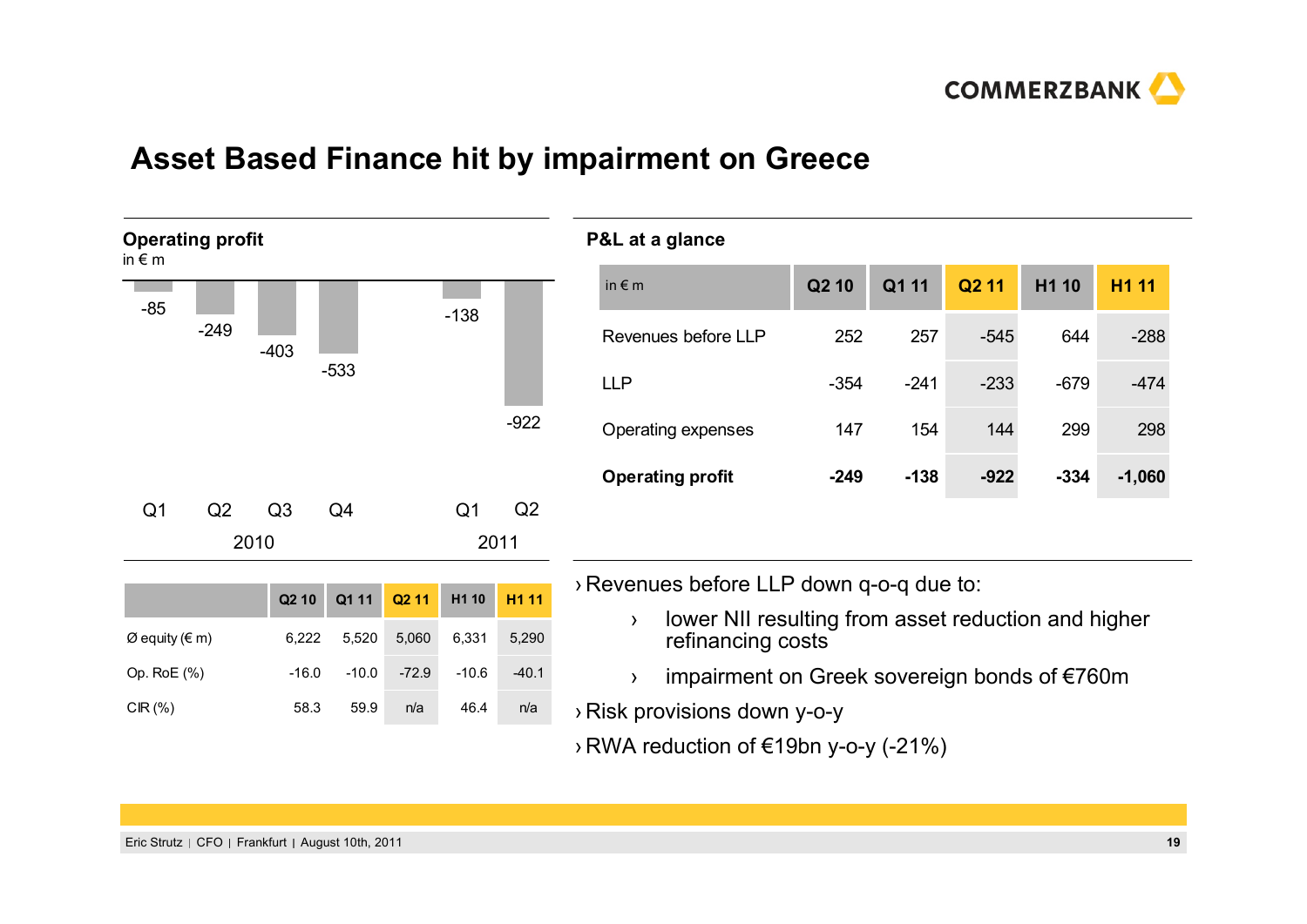

### **Portfolio reduction in Asset Based Finance**



**PF portfolio development (EaD in € bn)<sup>1,3</sup>** 

|  | CRE portfolio development (EaD in € bn) <sup>2,3</sup> |  |  |  |  |  |
|--|--------------------------------------------------------|--|--|--|--|--|
|--|--------------------------------------------------------|--|--|--|--|--|



|                                             |              | <b>Jun 2010   Jun 2011</b> |
|---------------------------------------------|--------------|----------------------------|
| <b>RWA</b> (in $\in$ bn)                    | 90           | 71                         |
| <b>LLP</b> (YtD, in $\in$ m)                | 679          | 474                        |
| $-$ thereof $CRE$<br>- thereof Ship Finance | 549<br>91    | 401<br>57                  |
| <b>LLP ratio</b> (% of EaD <sup>*</sup> )   | 0.56         | 0.48                       |
| $-$ thereof $CRE$<br>- thereof Ship Finance | 1.22<br>0.89 | 1.09<br>0.53               |
| Default portfolio (in $\in$ bn)             | 9.8          | 10.7                       |
| Coverage ratio <sup>**</sup> (%)            | 102          | 101                        |

\* including default portfolio \*\* including GLLP

1) incl. PF portfolios of EH and EEPK; incl. non impaired parts of Greek bonds in LaR and AfS 2) incl. EH portfolio, AM Leasing and further assets at Commerzbank 3) excl. default portfolio

Eric Strutz CFO Frankfurt August 10th, 2011 **20**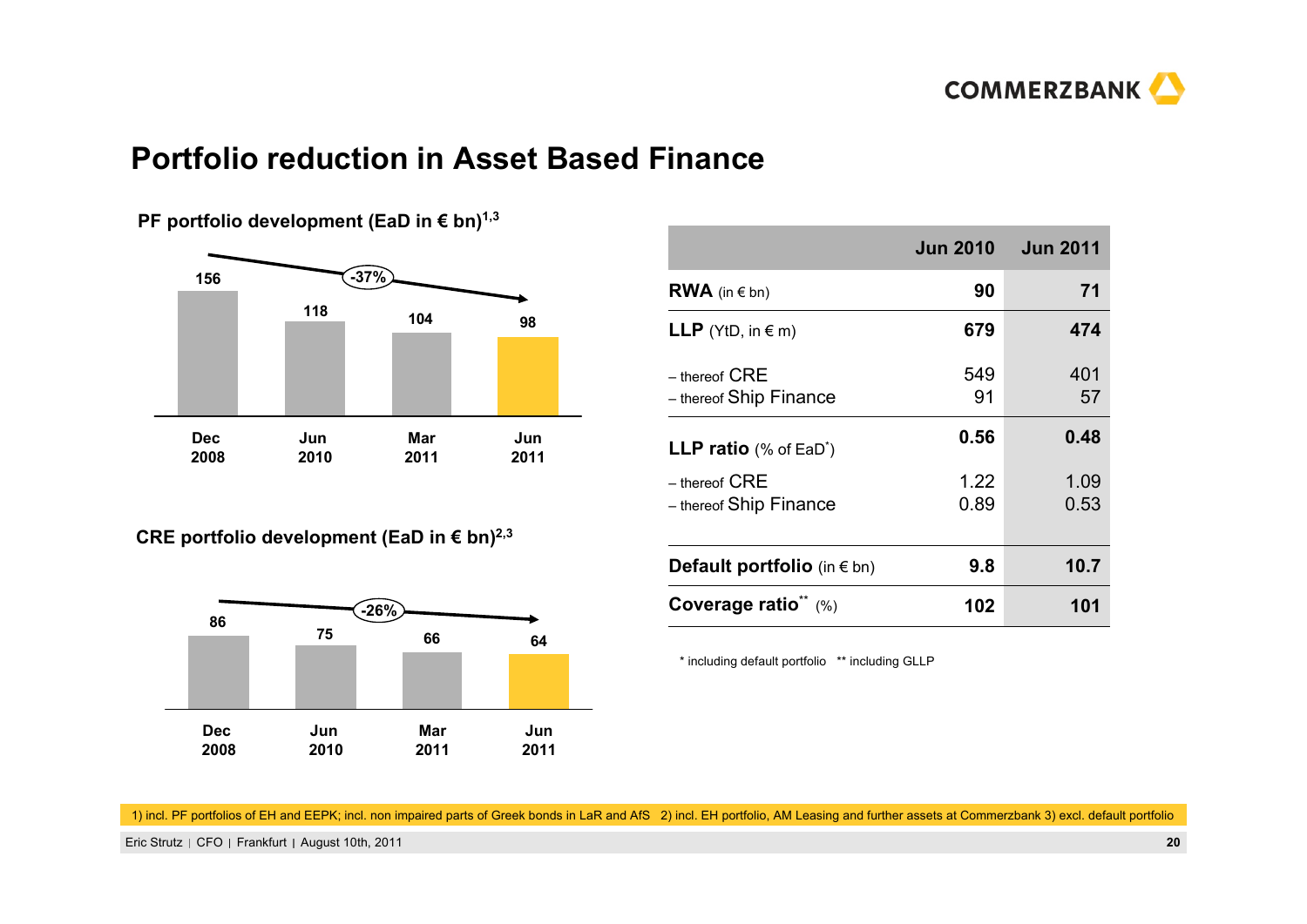

# **B/S reduction in Portfolio Restructuring Unit on track**



|                  | Q <sub>2</sub> 10 |      | $Q111$ $Q211$ | H <sub>1</sub> 10 | H <sub>1</sub> 11 |
|------------------|-------------------|------|---------------|-------------------|-------------------|
| $Ø$ equity (€ m) | 1,250             | 981  | 944           | 1.307             | 962               |
| Op. RoE (%)      | 30.4              | 25.7 | 27.1          | 39.2              | 26.4              |
| $CIR(\%)$        | 18.0              | 26.2 | 20.8          | 14.5              | 23.6              |

#### **P&L at a glance**

| in $\epsilon$ m         | Q <sub>2</sub> 10 | Q1 11 | Q <sub>2</sub> 11 | H1 10 | <b>H111</b>    |
|-------------------------|-------------------|-------|-------------------|-------|----------------|
| Revenues before LLP     | 150               | 84    | 77                | 358   | 161            |
| <b>LLP</b>              | $-28$             | 1     | 3                 | $-50$ | $\overline{4}$ |
| Operating expenses      | 27                | 22    | 16                | 52    | 38             |
| <b>Operating profit</b> | 95                | 63    | 64                | 256   | 127            |
|                         |                   |       |                   |       |                |

- › Balance sheet reduction of 29% y-o-y and 10% q-o-q to €11.2bn
- › Pro-active restructuring and opportunistic sales of structured assets lead to an operating profit of €64m in Q2
- › Additional gains through OCI of €24m q-o-q
- › Equity consumption reduced by 26% y-o-y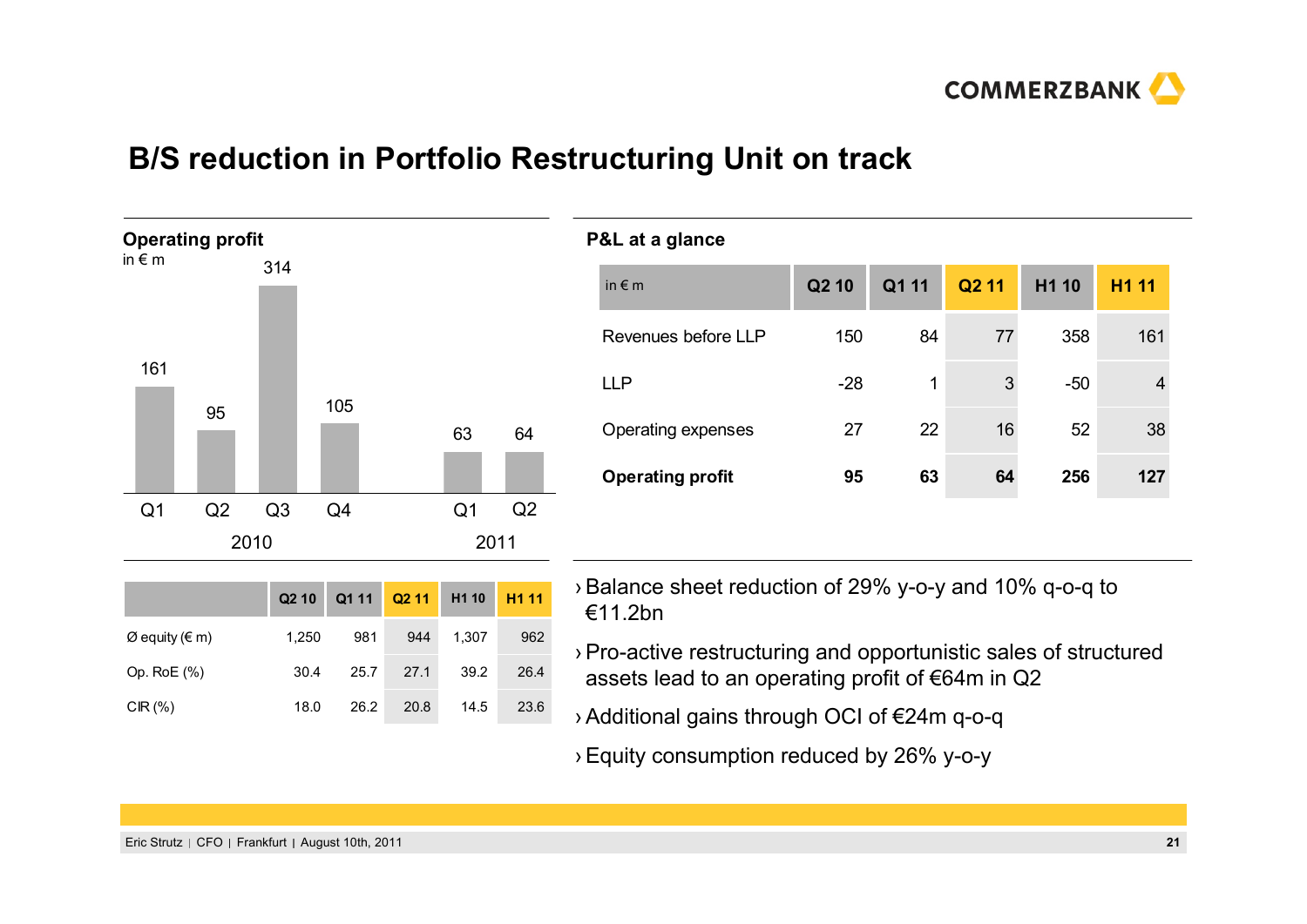

# **Agenda**

| 1              | Group summary                               |
|----------------|---------------------------------------------|
| $\overline{2}$ | <b>Financial highlights</b>                 |
| 3              | Results by division                         |
|                |                                             |
| 4              | <b>Balance sheet, capital &amp; funding</b> |
| 5              | <b>Conclusion &amp; Outlook</b>             |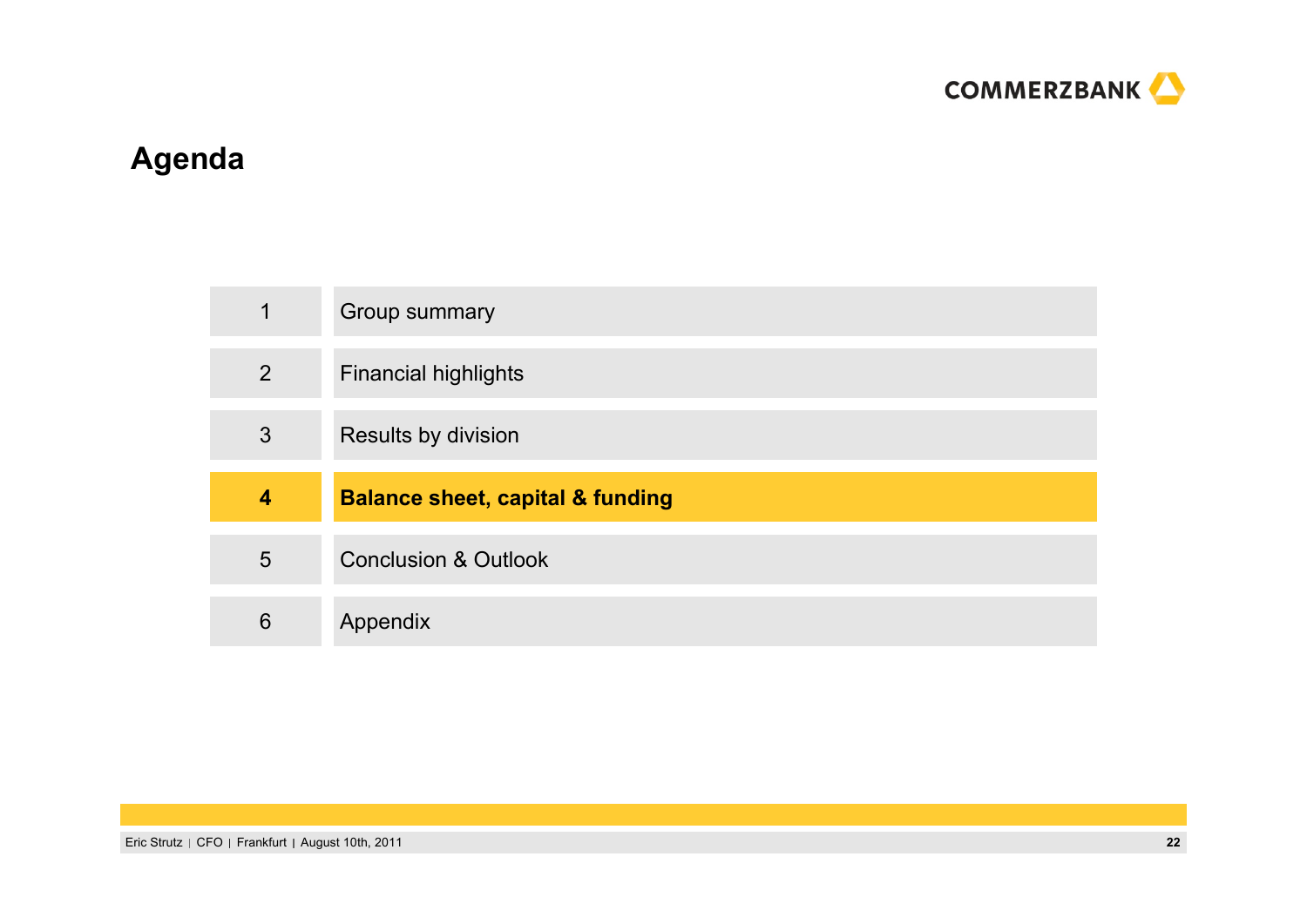

### **Further decrease in B/S - sound Core Tier 1 ratio**

### **Total Assets**

#### in € bn

Decrease since end of December mainly due to m-t-m effects in derivatives and ABF run-down

### **RWA**

#### in € bn

Ongoing active management in reducing RWA

# **Core Tier 1 and Tier 1 ratio**

- in %
- Equity T1 ratio per June 2011 at 9.1%







#### **Jun 2011 Dec 2010 Jun 2010**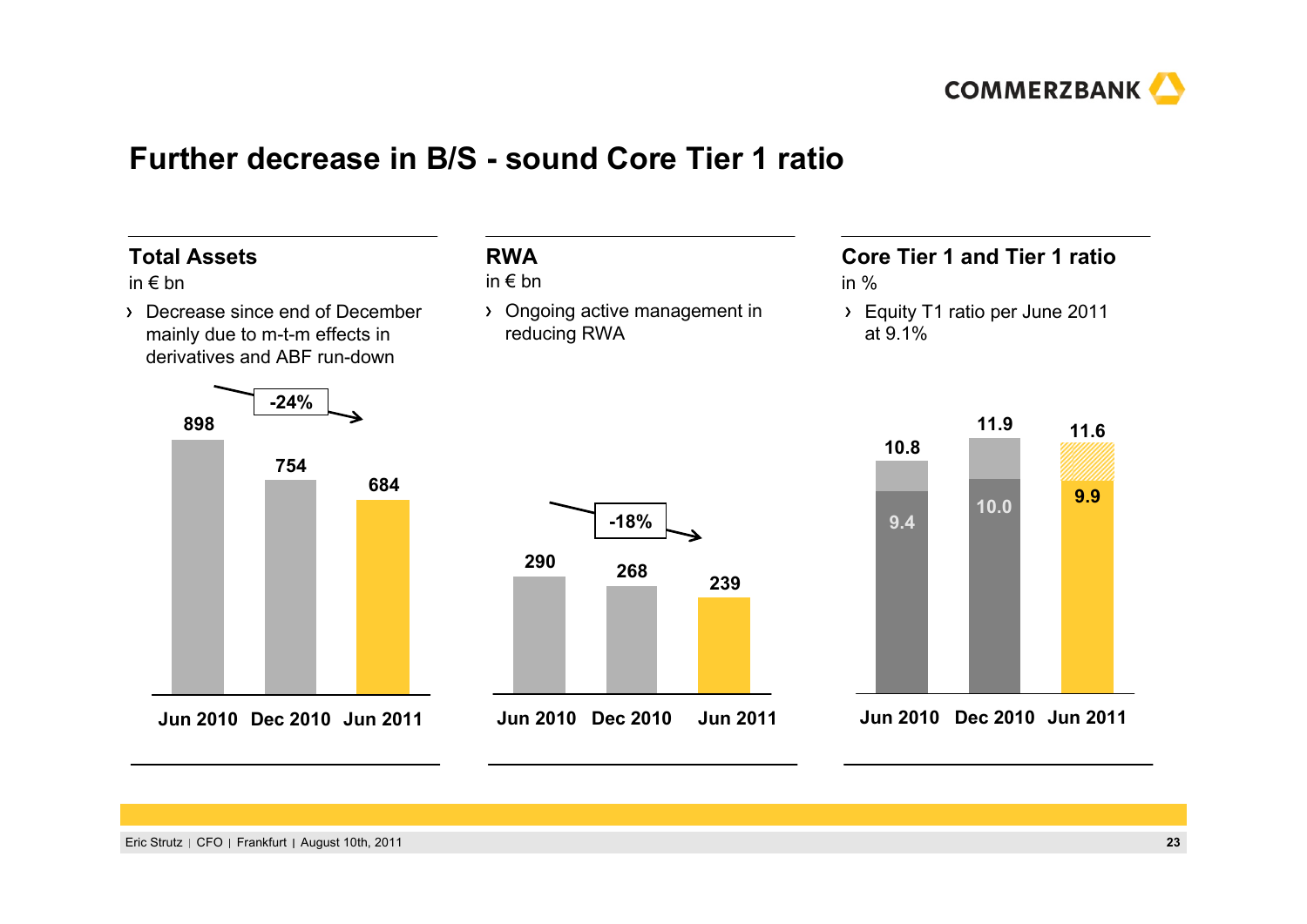

# **Funding plan 2011 already fulfilled in H1**



- Funding needs 2011 already covered
- Issuance opportunities in H2 will be seized to further strengthen long-term funding profile
- US MTN programme established for USD issuance





- Unsecured funding mainly done via private placements
- 10-year €1.25 bn Lower Tier II benchmark
- 3 benchmark Pfandbriefe issued by Eurohypo (3, 5 and 10 years)
- › Average maturity of new issues: 6 years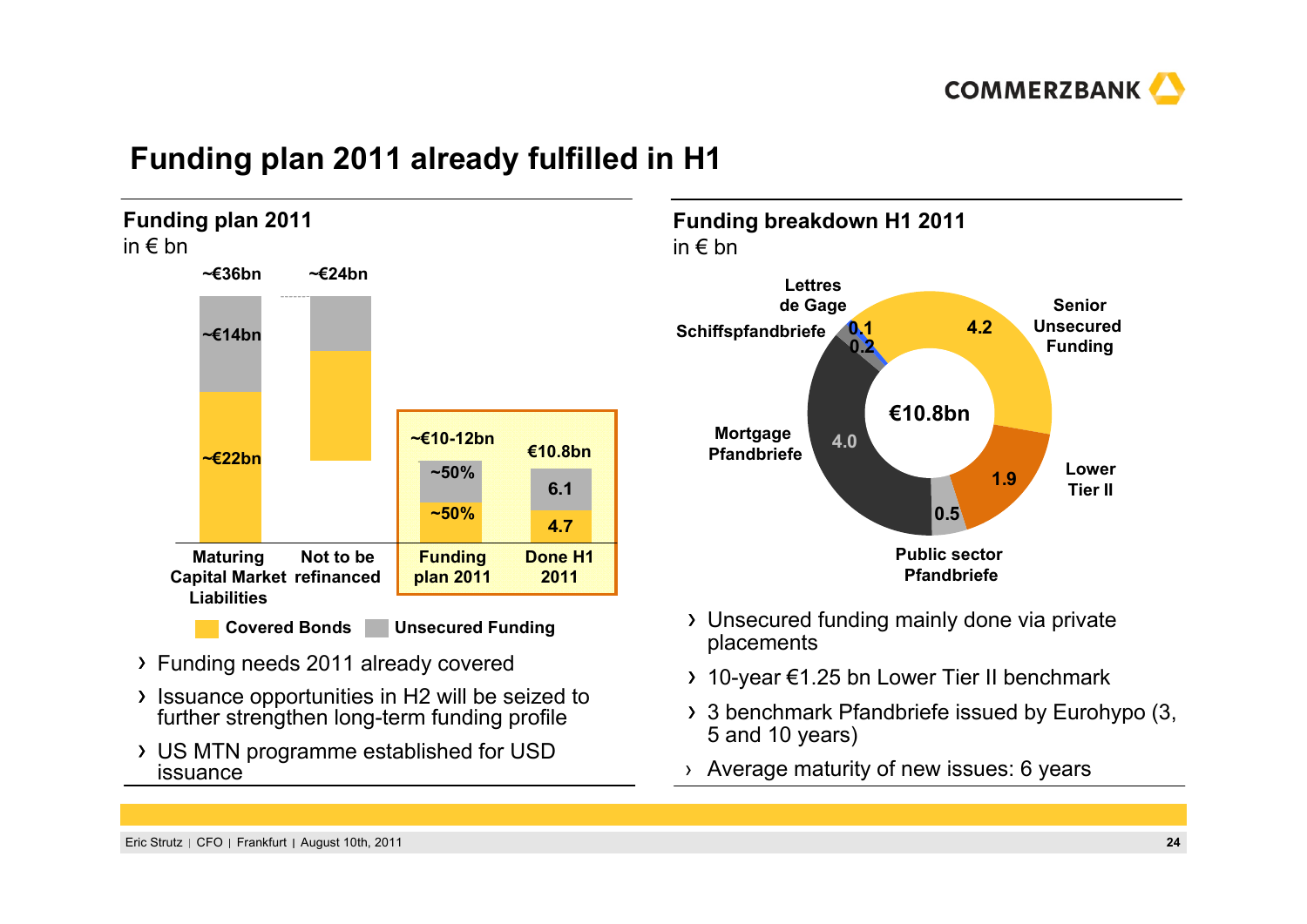

# **Agenda**

| 1              | Group summary                    |
|----------------|----------------------------------|
| 2              | <b>Financial highlights</b>      |
| 3              | Results by division              |
| $\overline{4}$ | Balance sheet, capital & funding |
| $5\phantom{1}$ | <b>Conclusion &amp; outlook</b>  |
| 6              | Appendix                         |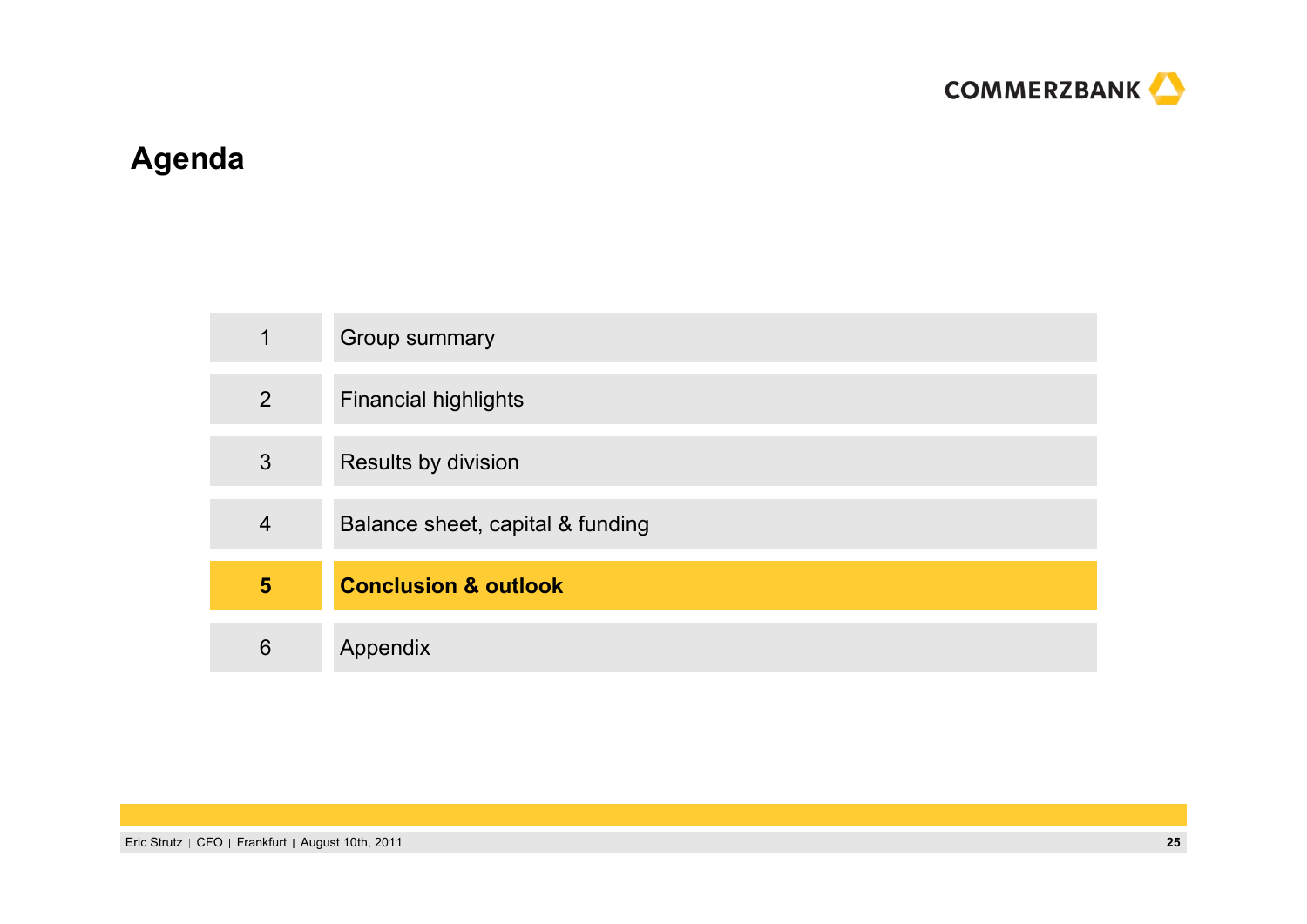

### **Outlook**

| High market uncertainty following the sovereign debt crisis will provide further<br>challenges |
|------------------------------------------------------------------------------------------------|
| Performance of ABF dependent on further development of the European debt<br><b>crisis</b>      |
| Momentum of Core Bank intact given robust German economy and well balanced<br>business mix     |
| Strong focus on realizing cost synergies, reduction of non-core assets and de-<br>risiking     |
| Commerzbank is committed to deliver on Roadmap 2012 targets*                                   |

\* Under stable market conditions which are currently only given to a limited extent and pre-regulatory effects

Eric Strutz | CFO | Frankfurt | August 10th, 2011 **26** and 2012 **26** and 2012 **26** and 2012 **26** and 2012 **26** and 2012 **26** and 2012 **26** and 2012 **26** and 2012 **26** and 2012 **26** and 2012 **26** and 2012 **26** and 2012 **26**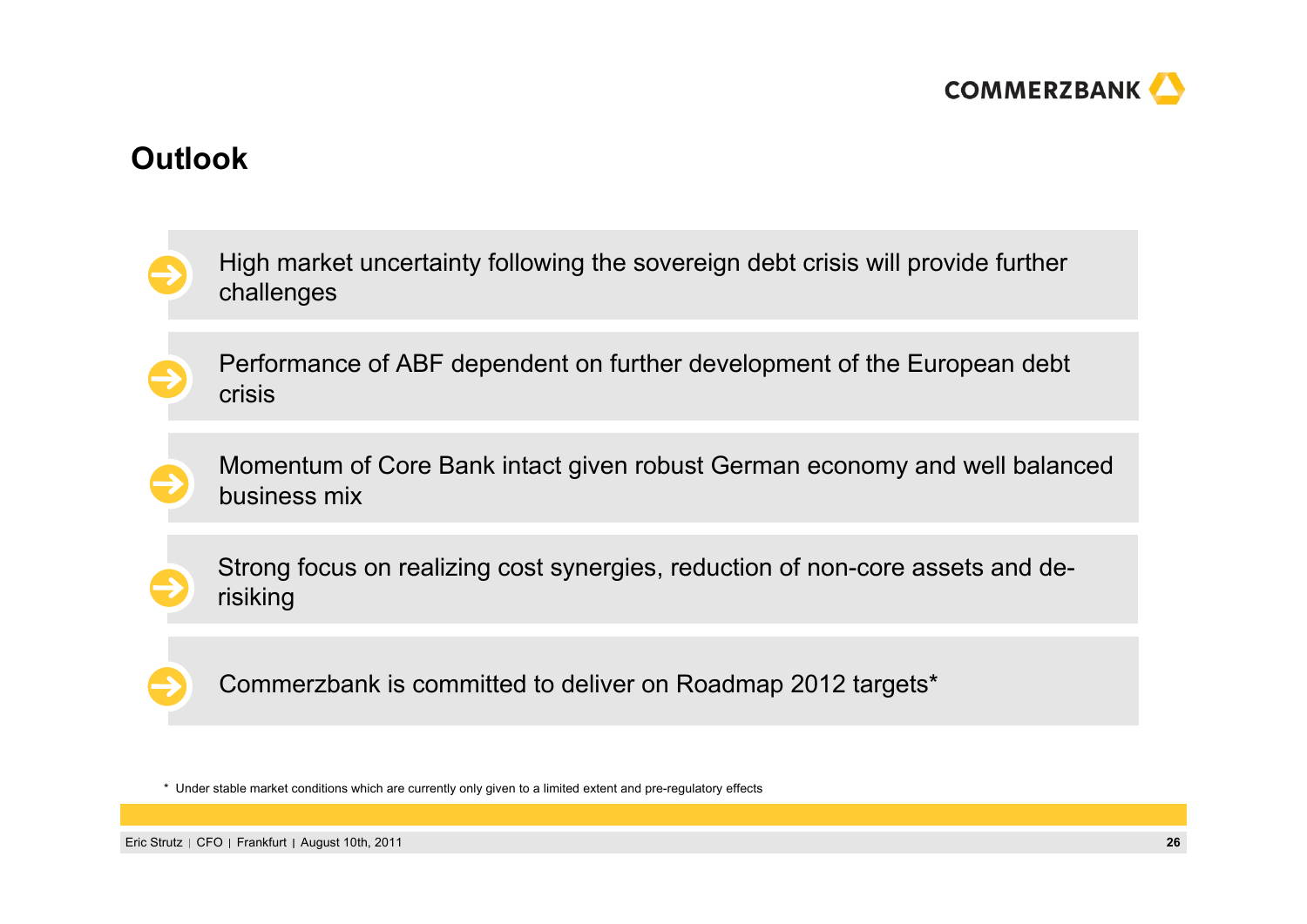

# **Agenda**

| 2 <sup>1</sup>  | <b>Financial highlights</b>     |
|-----------------|---------------------------------|
| 3               | Results by division             |
| $\overline{4}$  | <b>Capital &amp; Funding</b>    |
| $5\overline{)}$ | <b>Conclusion &amp; Outlook</b> |
| 6               | <b>Appendix</b>                 |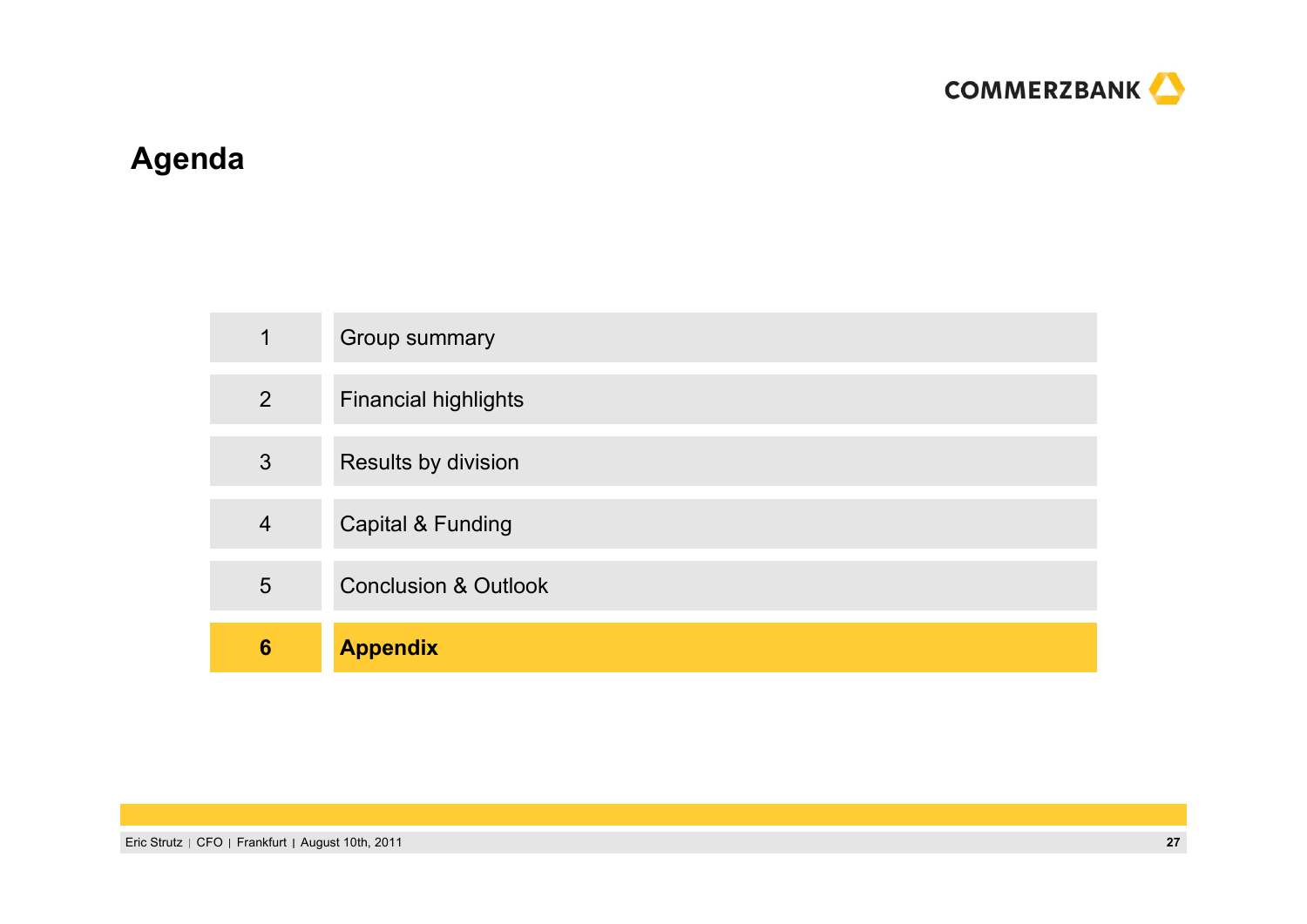

# **Germany is the economic engine of the Eurozone**

### **Reasons for outperformance**

- $\rightarrow$  No bubbles in the housing market
- Low level of private sector debt
- Less need for fiscal consolidation
- > Steadily improved competitiveness since start of EMU
- Germany benefits from strong demand for investment goods and its strong positioning in Asian markets and Emerging Markets in general

### **Current development**

- › Upswing of German economy is going on, based primarily on external demand and corporate investment, but first signs of a gradual calming down.
- › Real GDP above pre-Lehman level
- › "Labour market miracle": level of unemployment significantly below pre-crisis level
- › Number of corporate defaults peaked already

#### **2011 – 2012 expectation**

- › Upswing will go on at a lower pace, Germany still 'outperformer' within EMU
- › Growth still mainly driven by external demand and corporate investment
- › Private consumption will strengthen somewhat
- › First signs of a gradual pick-up of inflation, starting from a very low level
- › ECB expected to hike rates further, but will still take into account problems of the peripheral countries

#### **GDP**



Eric Strutz CFO Frankfurt August 10th, 2011 **28**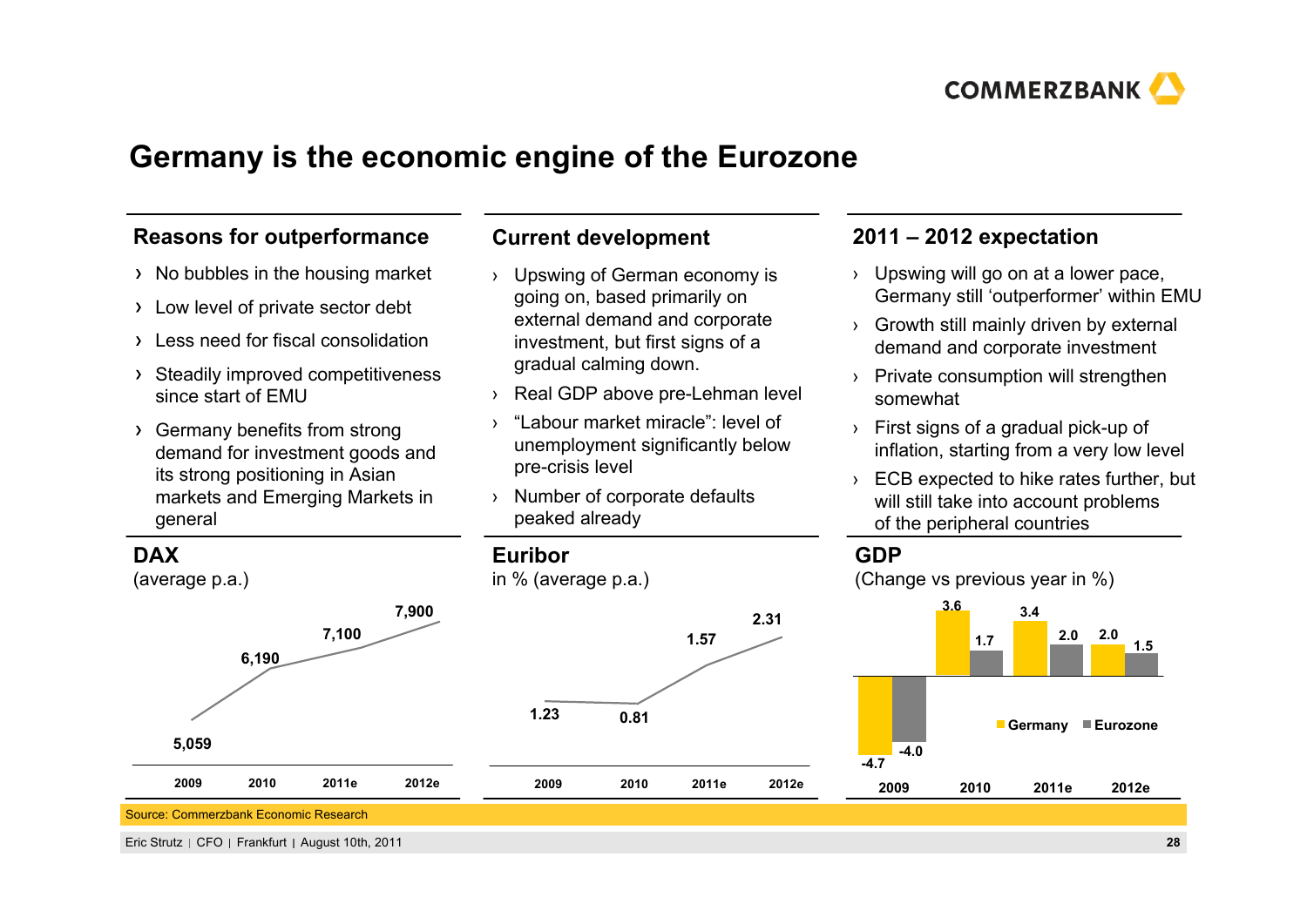

# **PRU Structured Credit by Business Segment - June 2011**



- Resolution of current US debt ceiling and European peripheral country concerns is key to further market recovery
- Asset specific fundamentals supporting market recovery on track but with allowance for further volatility along the way
- Expected future investor demand for PRU assets as investors shift their focus from sovereign bonds

Asset reduction primarily achieved through opportunistic sales and proactive asset management

| $(in \in bn)$    |  | <b>Notional Value</b> |          | Net Assets*   |               | <b>Risk Exposure**</b> |          | <b>P&amp;L</b> (in $\in$ m) |         | OCI effect<br>$(in \in m)$ | MDR ***                  |
|------------------|--|-----------------------|----------|---------------|---------------|------------------------|----------|-----------------------------|---------|----------------------------|--------------------------|
| <b>Segments</b>  |  | $Jun-11$              | $Mar-11$ | <b>Jun-11</b> | <b>Mar-11</b> | $Jun-11$               | $Mar-11$ | $Jun-11$                    | FY 2010 | H1 2011                    | $Jun-11$                 |
| <b>RMBS</b>      |  | 4.5                   | 4.8      | 1.9           | 2.0           | 2.6                    | 2.8      | 17                          | 191     | $-27$                      | 41%                      |
| <b>CMBS</b>      |  | 0.6                   | 0.6      | 0.4           | 0.4           | 0.4                    | 0.4      | $-9$                        | 2       | $-11$                      | 39%                      |
| <b>CDO</b>       |  | 9.5                   | 10.2     | 3.6           | 3.8           | 5.7                    | 6.2      | 129                         | 527     | $-34$                      | 39%                      |
| <b>Other ABS</b> |  | 2.2                   | 2.8      | 1.7           | 2.1           | 1.9                    | 2.4      | 40                          | 93      | 5                          | 16%                      |
| PFI/Infra        |  | 4.1                   | 4.2      | 1.3           | 1.3           | 3.6                    | 3.7      | $-43$                       | $-28$   | $\mathbf 0$                | 12%                      |
| <b>CIRCS</b>     |  | 0.6                   | 0.7      | 0.3           | 0.4           | 0.0                    | 0.0      | $-1$                        | $-3$    | $\mathbf 0$                |                          |
| <b>Others</b>    |  | 2.3                   | 3.0      | 2.0           | 2.5           | 0.2                    | 0.3      | 32                          | $-16$   | $\mathbf 0$                | $\overline{\phantom{0}}$ |
| <b>Total</b>     |  | 23.8                  | 26.3     | 11.2          | 12.5          | 14.4                   | 15.8     | 165                         | 766     | $-68$                      | 39%                      |

\* Net Assets includes both "Buy" and "Sell" Credit Derivatives; all are included on a Mark to Market basis; \*\* Risk Exposure only includes "Sell" Credit derivatives. The exposure is then calculated as if we hold the long Bond (Notional less PV of derivative); \*\*\* Markdown-Ratio = 1-(Risk Exposure / Notional value)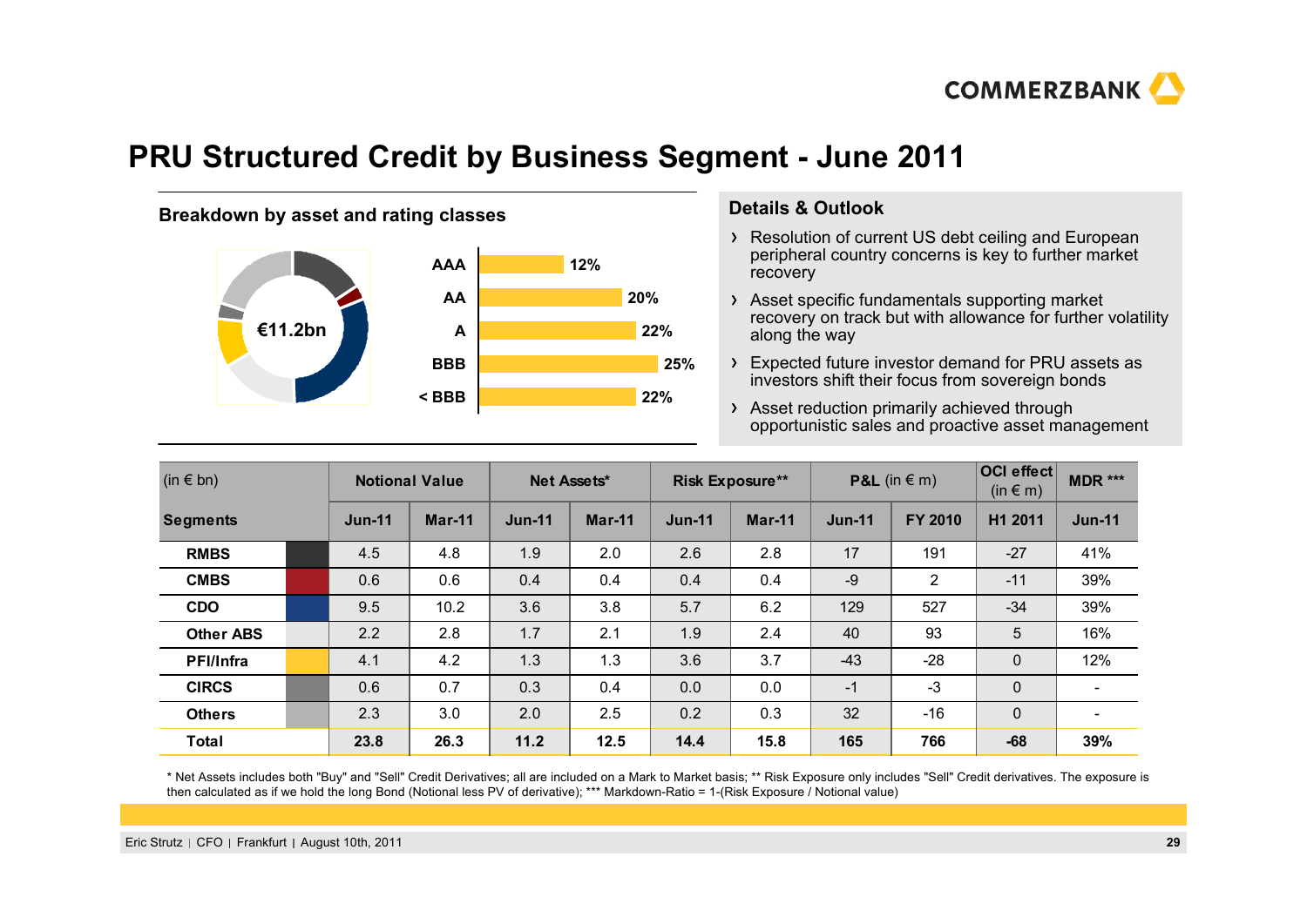

# **Default Portfolio (Q2 2011)**

**Default portfolio and coverage ratios by segment**

 $\epsilon$ m – excluding/including GLLP



<sup>1</sup> incl. Others and Consolidation

Eric Strutz CFO Frankfurt August 10th, 2011 **30**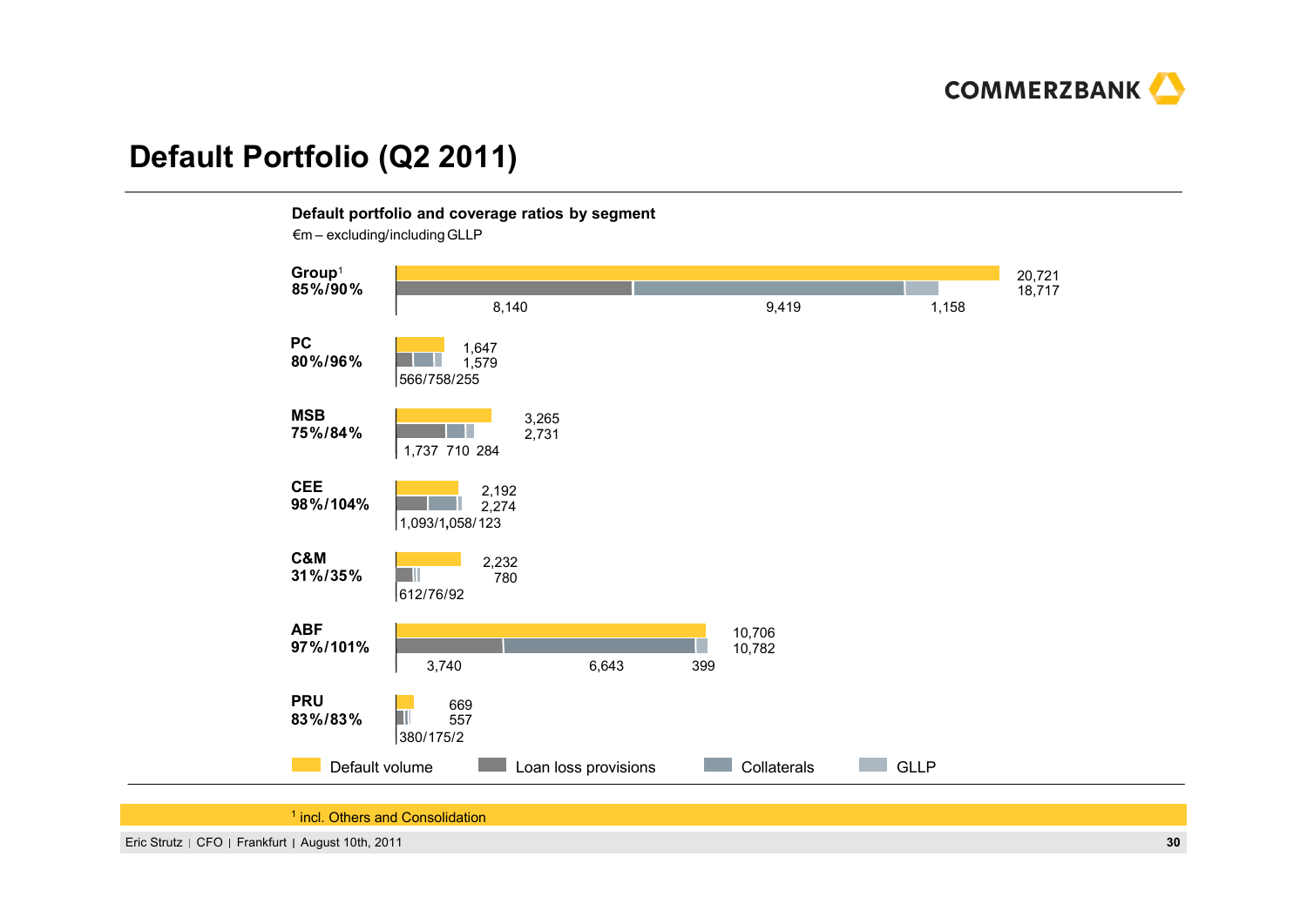

# **Loan to Value figures in the CRE business (Q2 2011)**



**Loan to Value – USA <sup>1</sup>**

stratified representation



1 Loan to values based on market values; exclusive margin lines and corporate loans; additional collateral not taken into account.

#### **Loan to Value – Spain <sup>1</sup>**

stratified representation



**Loan to Value – CRE total <sup>1</sup>** stratified representation



All figures relate to business secured by mortgages. Values in parentheses: December 2010.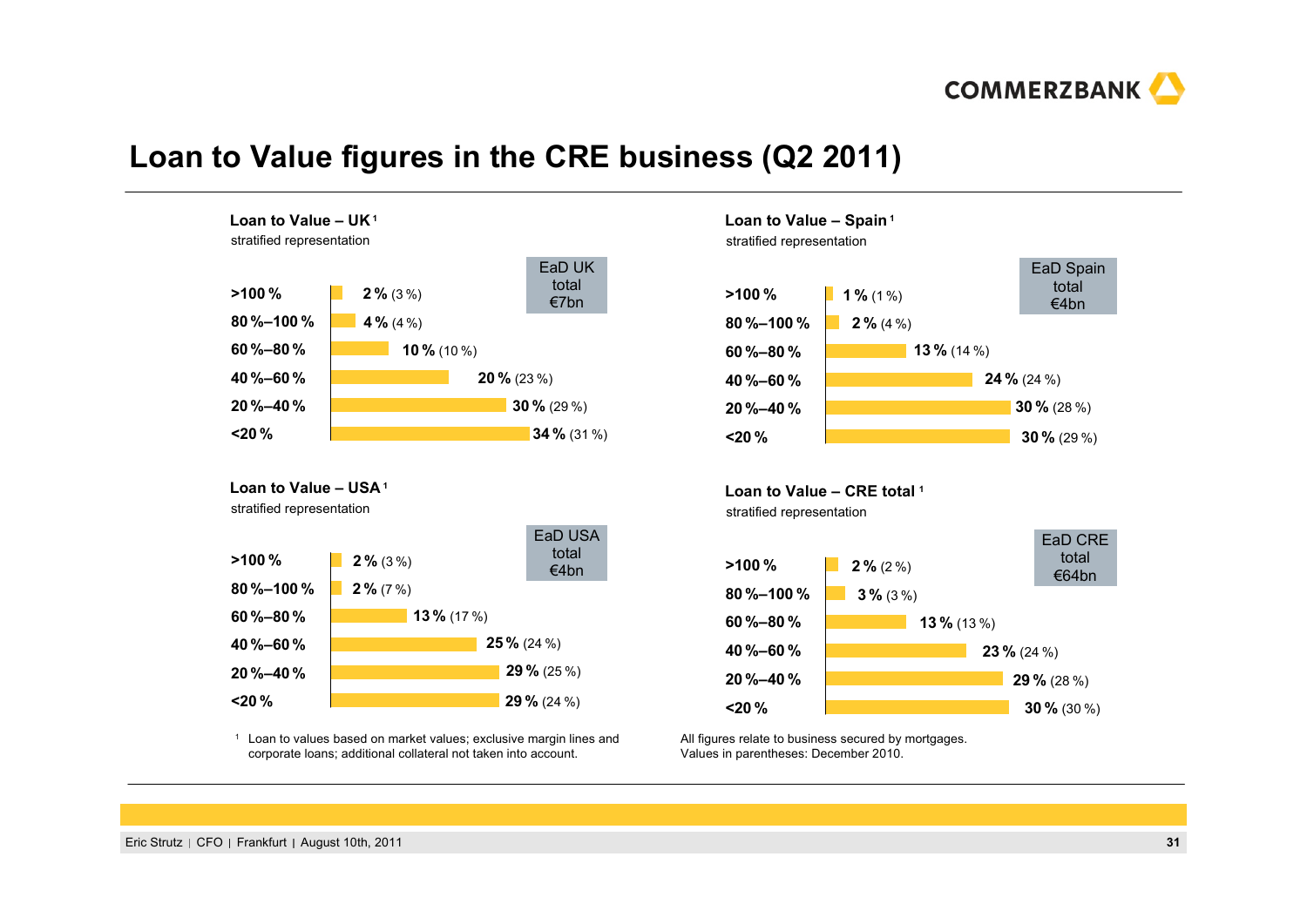

**Appendix: Segment reporting**

Eric Strutz | CFO | Frankfurt | August 10th, 2011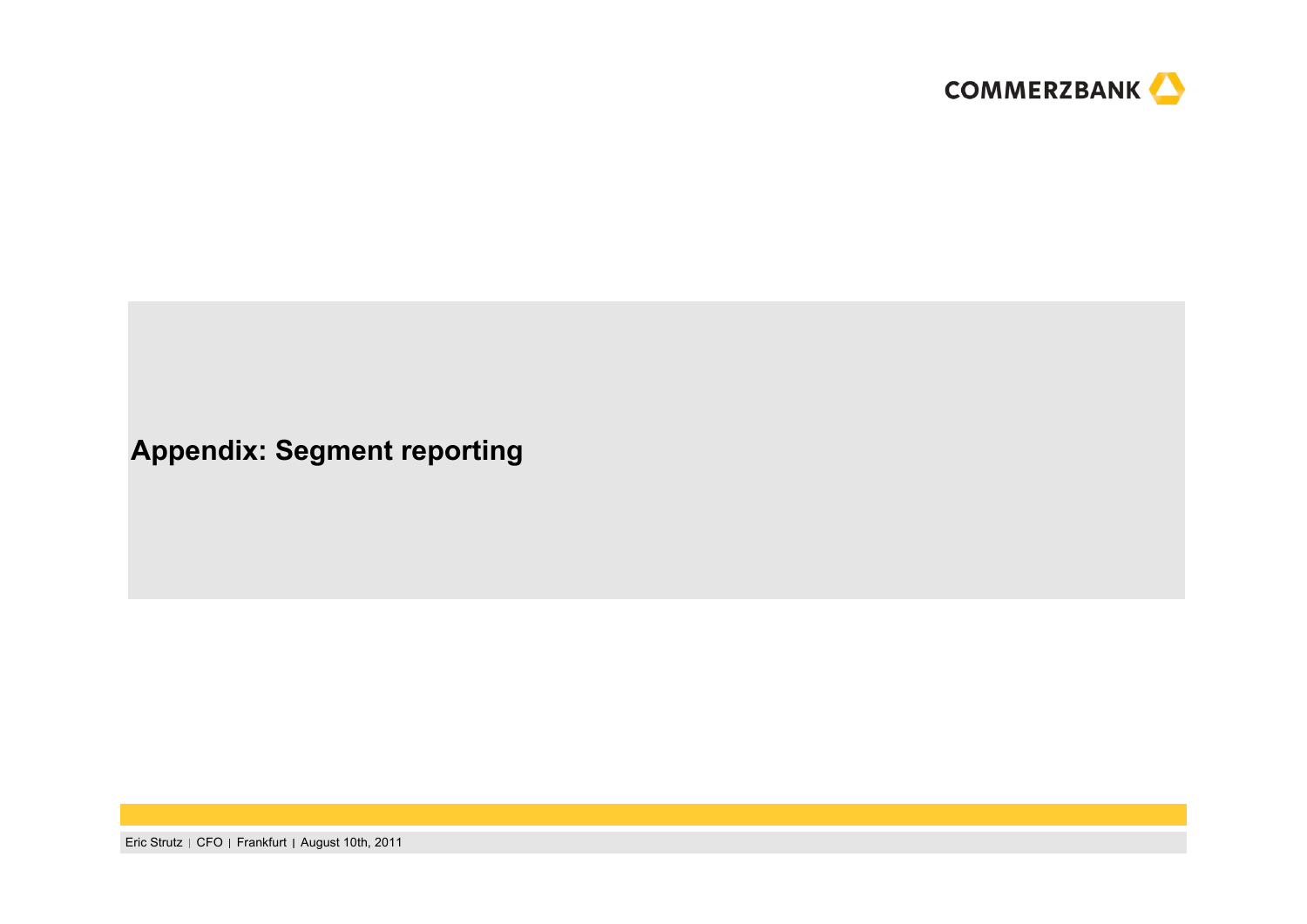

# **Commerzbank Group**

| in $\epsilon$ m                                                   | Q <sub>1</sub><br>2010   | Q <sub>2</sub><br>2010   | 6M<br>2010               | Q3<br>2010               | Q <sub>4</sub><br>2010   | Q <sub>1</sub><br>2011   | Q <sub>2</sub><br>2011   | 6M<br>2011               |
|-------------------------------------------------------------------|--------------------------|--------------------------|--------------------------|--------------------------|--------------------------|--------------------------|--------------------------|--------------------------|
| Net interest income                                               | 1,886                    | 1,853                    | 3,739                    | 1,633                    | 1,682                    | 1,727                    | 1,790                    | 3,517                    |
| Provisions for loan losses                                        | $-644$                   | $-639$                   | $-1,283$                 | $-621$                   | $-595$                   | $-318$                   | $-278$                   | $-596$                   |
| Net interest income after provisions                              | 1,242                    | 1,214                    | 2,456                    | 1,012                    | 1,087                    | 1,409                    | 1,512                    | 2,921                    |
| Net commission income                                             | 997                      | 905                      | 1,902                    | 870                      | 875                      | 1,020                    | 928                      | 1,948                    |
| Net trading income and net income on hedge accounting             | 836                      | 316                      | 1,152                    | 422                      | 384                      | 519                      | 576                      | 1,095                    |
| Net investment income                                             | $-119$                   | 60                       | $-59$                    | $-24$                    | 191                      | 12                       | $-954$                   | $-942$                   |
| Current income on companies accounted for using the equity method | 2                        | 6                        | 8                        | $-5$                     | 32                       |                          | 13                       | 13                       |
| Other income                                                      | 22                       | $-30$                    | -8                       | 26                       | $-149$                   | 338                      | 10                       | 348                      |
| Revenues before LLP                                               | 3,624                    | 3,110                    | 6,734                    | 2,922                    | 3.015                    | 3,616                    | 2,363                    | 5,979                    |
| Revenues after LLP                                                | 2,980                    | 2,471                    | 5,451                    | 2,301                    | 2,420                    | 3,298                    | 2,085                    | 5,383                    |
| Operating expenses                                                | 2,209                    | 2,228                    | 4,437                    | 2,185                    | 2,164                    | 2,154                    | 2,030                    | 4,184                    |
| Operating profit                                                  | 771                      | 243                      | 1,014                    | 116                      | 256                      | 1,144                    | 55                       | 1,199                    |
| Impairments of goodwill and brand names                           | $\overline{\phantom{a}}$ | $\overline{\phantom{a}}$ | $\overline{\phantom{a}}$ | $\overline{\phantom{a}}$ | $\overline{\phantom{a}}$ | $\overline{\phantom{a}}$ | $\overline{\phantom{a}}$ | $\overline{\phantom{a}}$ |
| Restructuring expenses                                            | $\overline{\phantom{a}}$ | 33                       | 33                       | $\blacksquare$           | $\overline{\phantom{a}}$ | $\overline{\phantom{a}}$ | $\overline{\phantom{a}}$ | $\blacksquare$           |
| Pre-tax profit                                                    | 771                      | 210                      | 981                      | 116                      | 256                      | 1,144                    | 55                       | 1,199                    |
|                                                                   |                          |                          |                          |                          |                          |                          |                          |                          |
| Average capital employed                                          | 30,283                   | 30,967                   | 30,625                   | 31,222                   | 31,452                   | 32,414                   | 31,546                   | 31,980                   |
| RWA (End of Period)                                               | 278,886                  | 290,200                  | 290,200                  | 279,597                  | 267,509                  | 248,269                  | 239,488                  | 239,488                  |
| Cost/income ratio (%)                                             | 61.0%                    | 71.6%                    | 65.9%                    | 74.8%                    | 71.8%                    | 59.6%                    | 85.9%                    | 70.0%                    |
| Operating return on equity (%)                                    | 10.2%                    | 3.1%                     | 6.6%                     | 1.5%                     | 3.3%                     | 14.1%                    | 0.7%                     | 7.5%                     |
| Return on equity of pre-tax profit (%)                            | 10.2%                    | 2.7%                     | 6.4%                     | 1.5%                     | 3.3%                     | 14.1%                    | 0.7%                     | 7.5%                     |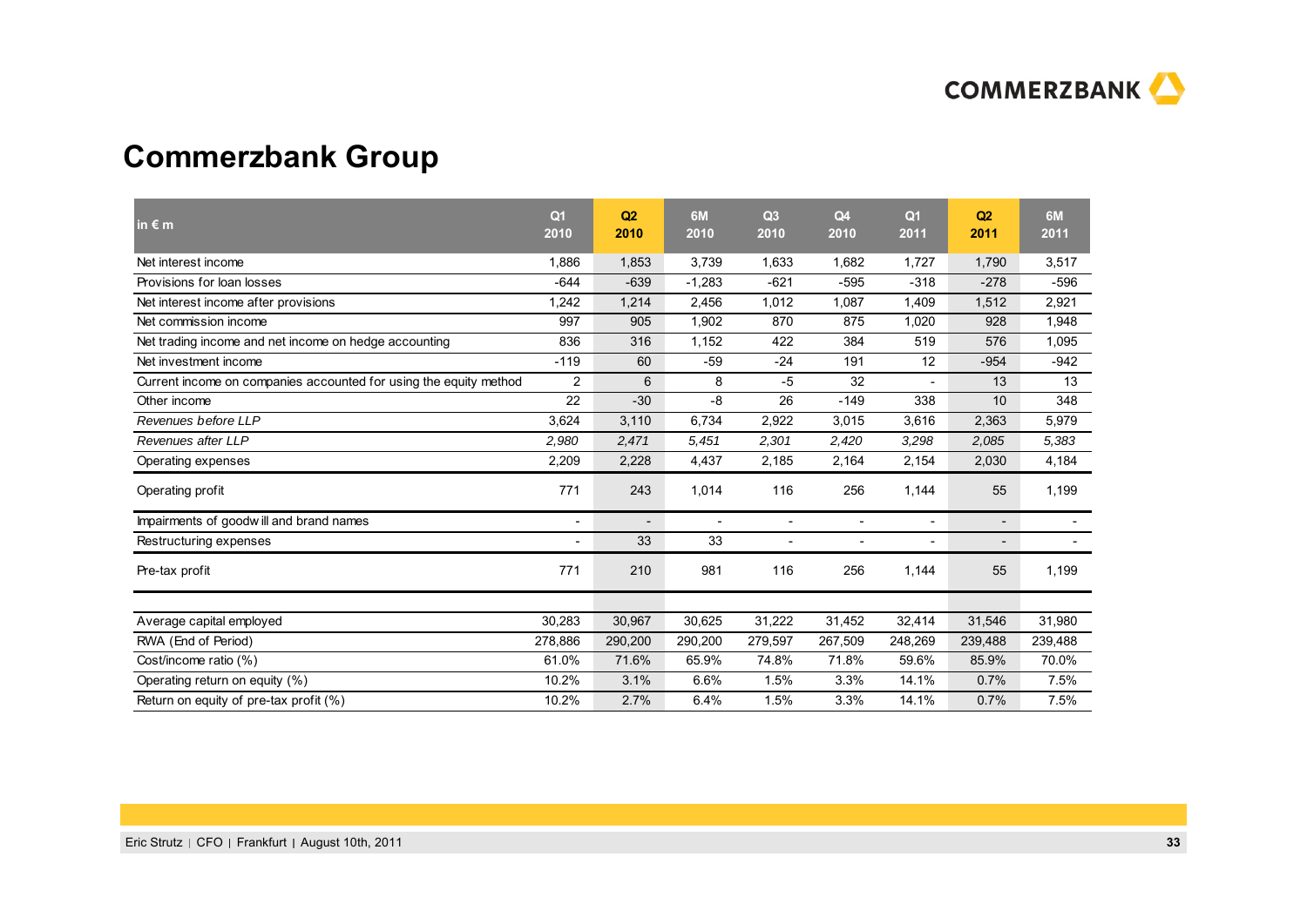

### **Private Customers**

| in $\epsilon$ m                                                   | Q <sub>1</sub><br>2010   | Q2<br>2010               | 6M<br>2010               | Q3<br>2010               | Q <sub>4</sub><br>2010   | Q <sub>1</sub><br>2011   | Q2<br>2011               | 6M<br>2011               |
|-------------------------------------------------------------------|--------------------------|--------------------------|--------------------------|--------------------------|--------------------------|--------------------------|--------------------------|--------------------------|
| Net interest income                                               | 489                      | 486                      | 975                      | 500                      | 507                      | 492                      | 514                      | 1,006                    |
| Provisions for loan losses                                        | $-66$                    | $-70$                    | $-136$                   | $-64$                    | $-46$                    | $-41$                    | $-35$                    | $-76$                    |
| Net interest income after provisions                              | 423                      | 416                      | 839                      | 436                      | 461                      | 451                      | 479                      | 930                      |
| Net commission income                                             | 547                      | 497                      | 1,044                    | 458                      | 439                      | 569                      | 455                      | 1,024                    |
| Net trading income and net income on hedge accounting             | 1                        | 1                        | $\overline{2}$           | 2                        | $-3$                     | -1                       | $-2$                     | $-3$                     |
| Net investment income                                             | 9                        | 5                        | 14                       | 4                        | 13                       | 1                        | $\mathbf{1}$             | $\overline{2}$           |
| Current income on companies accounted for using the equity method | $\overline{4}$           | 3                        | $\overline{7}$           | 4                        | $-1$                     | 6                        | 5                        | 11                       |
| Other income                                                      | $-49$                    | 5                        | $-44$                    | -5                       | $-71$                    | $-22$                    | $-14$                    | $-36$                    |
| Revenues before LLP                                               | 1,001                    | 997                      | 1,998                    | 963                      | 884                      | 1,045                    | 959                      | 2,004                    |
| Revenues after LLP                                                | 935                      | 927                      | 1,862                    | 899                      | 838                      | 1,004                    | 924                      | 1,928                    |
| Operating expenses                                                | 912                      | 914                      | 1,826                    | 875                      | 851                      | 888                      | 845                      | 1,733                    |
| Operating profit                                                  | 23                       | 13                       | 36                       | 24                       | $-13$                    | 116                      | 79                       | 195                      |
| Impairments of goodwill and brand names                           | $\overline{\phantom{a}}$ | $\overline{\phantom{a}}$ | $\overline{\phantom{a}}$ | $\overline{\phantom{a}}$ | $\blacksquare$           | $\overline{\phantom{a}}$ | $\overline{\phantom{a}}$ | $\overline{\phantom{a}}$ |
| Restructuring expenses                                            |                          | $\overline{\phantom{a}}$ | $\overline{\phantom{a}}$ | $\overline{\phantom{a}}$ | $\overline{\phantom{a}}$ | $\overline{\phantom{a}}$ | $\overline{\phantom{0}}$ | $\overline{\phantom{a}}$ |
| Pre-tax profit                                                    | 23                       | 13                       | 36                       | 24                       | $-13$                    | 116                      | 79                       | 195                      |
|                                                                   |                          |                          |                          |                          |                          |                          |                          |                          |
| Average capital employed                                          | 3,522                    | 3,558                    | 3,540                    | 3,440                    | 3,464                    | 3,423                    | 3,331                    | 3,377                    |
| RWA (End of Period)                                               | 30,763                   | 31,414                   | 31,414                   | 29,871                   | 29,995                   | 29,197                   | 27,052                   | 27,052                   |
| Cost/income ratio (%)                                             | 91.1%                    | 91.7%                    | 91.4%                    | 90.9%                    | 96.3%                    | 85.0%                    | 88.1%                    | 86.5%                    |
| Operating return on equity (%)                                    | 2.6%                     | 1.5%                     | 2.0%                     | 2.8%                     | $-1.5%$                  | 13.6%                    | 9.5%                     | 11.5%                    |
| Return on equity of pre-tax profit (%)                            | 2.6%                     | 1.5%                     | 2.0%                     | 2.8%                     | $-1.5%$                  | 13.6%                    | 9.5%                     | 11.5%                    |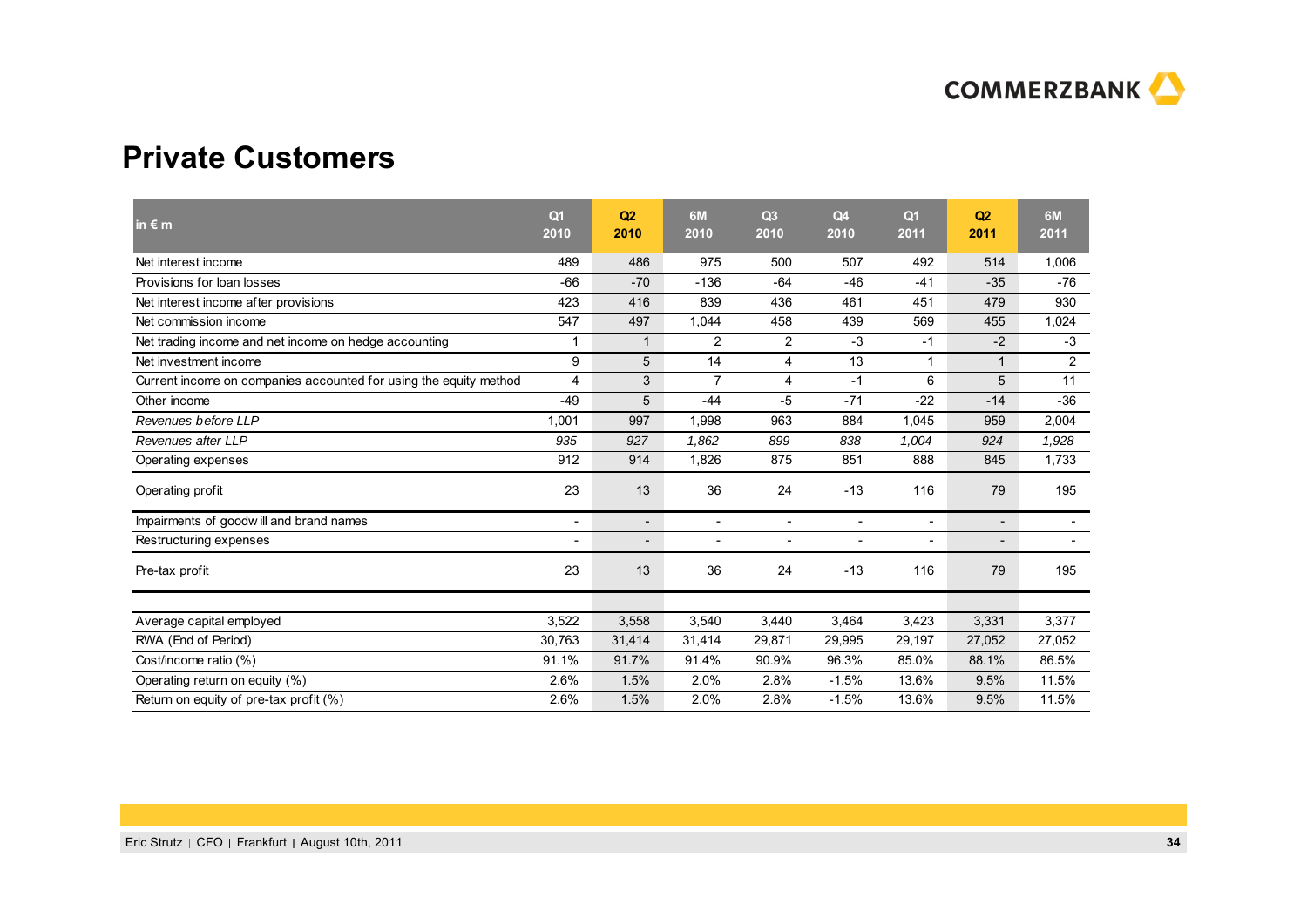

### **Mittelstandsbank**

| in $\epsilon$ m                                                   | Q <sub>1</sub><br>2010   | Q2<br>2010               | 6M<br>2010               | Q3<br>2010               | Q <sub>4</sub><br>2010   | Q <sub>1</sub><br>2011   | Q <sub>2</sub><br>2011   | 6M<br>2011     |
|-------------------------------------------------------------------|--------------------------|--------------------------|--------------------------|--------------------------|--------------------------|--------------------------|--------------------------|----------------|
| Net interest income                                               | 523                      | 554                      | 1,077                    | 482                      | 522                      | 515                      | 589                      | 1,104          |
| Provisions for loan losses                                        | $-161$                   | $-94$                    | $-255$                   | 69                       | -93                      | -8                       | 25                       | 17             |
| Net interest income after provisions                              | 362                      | 460                      | 822                      | 551                      | 429                      | 507                      | 614                      | 1,121          |
| Net commission income                                             | 272                      | 221                      | 493                      | 240                      | 250                      | 285                      | 274                      | 559            |
| Net trading income and net income on hedge accounting             | $-4$                     | 50                       | 46                       | $-14$                    | -8                       | 16                       | $-6$                     | 10             |
| Net investment income                                             | $-3$                     | 15                       | 12                       | 29                       | 147                      | $-16$                    | $-17$                    | $-33$          |
| Current income on companies accounted for using the equity method |                          |                          |                          |                          | 30                       | 2                        | 5                        | $\overline{7}$ |
| Other income                                                      | 44                       | $-10$                    | 34                       | $-10$                    | $-10$                    | 2                        | $-6$                     | $-4$           |
| Revenues before LLP                                               | 832                      | 830                      | 1,662                    | 727                      | 931                      | 804                      | 839                      | 1,643          |
| Revenues after LLP                                                | 671                      | 736                      | 1,407                    | 796                      | 838                      | 796                      | 864                      | 1,660          |
| Operating expenses                                                | 357                      | 348                      | 705                      | 366                      | 372                      | 381                      | 363                      | 744            |
| Operating profit                                                  | 314                      | 388                      | 702                      | 430                      | 466                      | 415                      | 501                      | 916            |
| Impairments of goodwill and brand names                           | $\overline{\phantom{a}}$ | $\overline{\phantom{a}}$ | $\overline{a}$           | $\overline{a}$           | $\blacksquare$           | $\overline{\phantom{a}}$ | $\overline{\phantom{a}}$ |                |
| Restructuring expenses                                            | $\overline{\phantom{a}}$ | $\overline{\phantom{a}}$ | $\overline{\phantom{a}}$ | $\overline{\phantom{a}}$ | $\overline{\phantom{a}}$ | $\overline{\phantom{a}}$ | $\overline{\phantom{a}}$ |                |
| Pre-tax profit                                                    | 314                      | 388                      | 702                      | 430                      | 466                      | 415                      | 501                      | 916            |
|                                                                   |                          |                          |                          |                          |                          |                          |                          |                |
| Average capital employed                                          | 5,505                    | 5,502                    | 5,504                    | 5,721                    | 5,622                    | 5,459                    | 5,130                    | 5,295          |
| RWA (End of Period)                                               | 64,037                   | 69,057                   | 69,057                   | 66,676                   | 67,512                   | 60,199                   | 61,128                   | 61,128         |
| Cost/income ratio (%)                                             | 42.9%                    | 41.9%                    | 42.4%                    | 50.3%                    | 40.0%                    | 47.4%                    | 43.3%                    | 45.3%          |
| Operating return on equity (%)                                    | 22.8%                    | 28.2%                    | 25.5%                    | 30.1%                    | 33.2%                    | 30.4%                    | 39.1%                    | 34.6%          |
| Return on equity of pre-tax profit (%)                            | 22.8%                    | 28.2%                    | 25.5%                    | 30.1%                    | 33.2%                    | 30.4%                    | 39.1%                    | 34.6%          |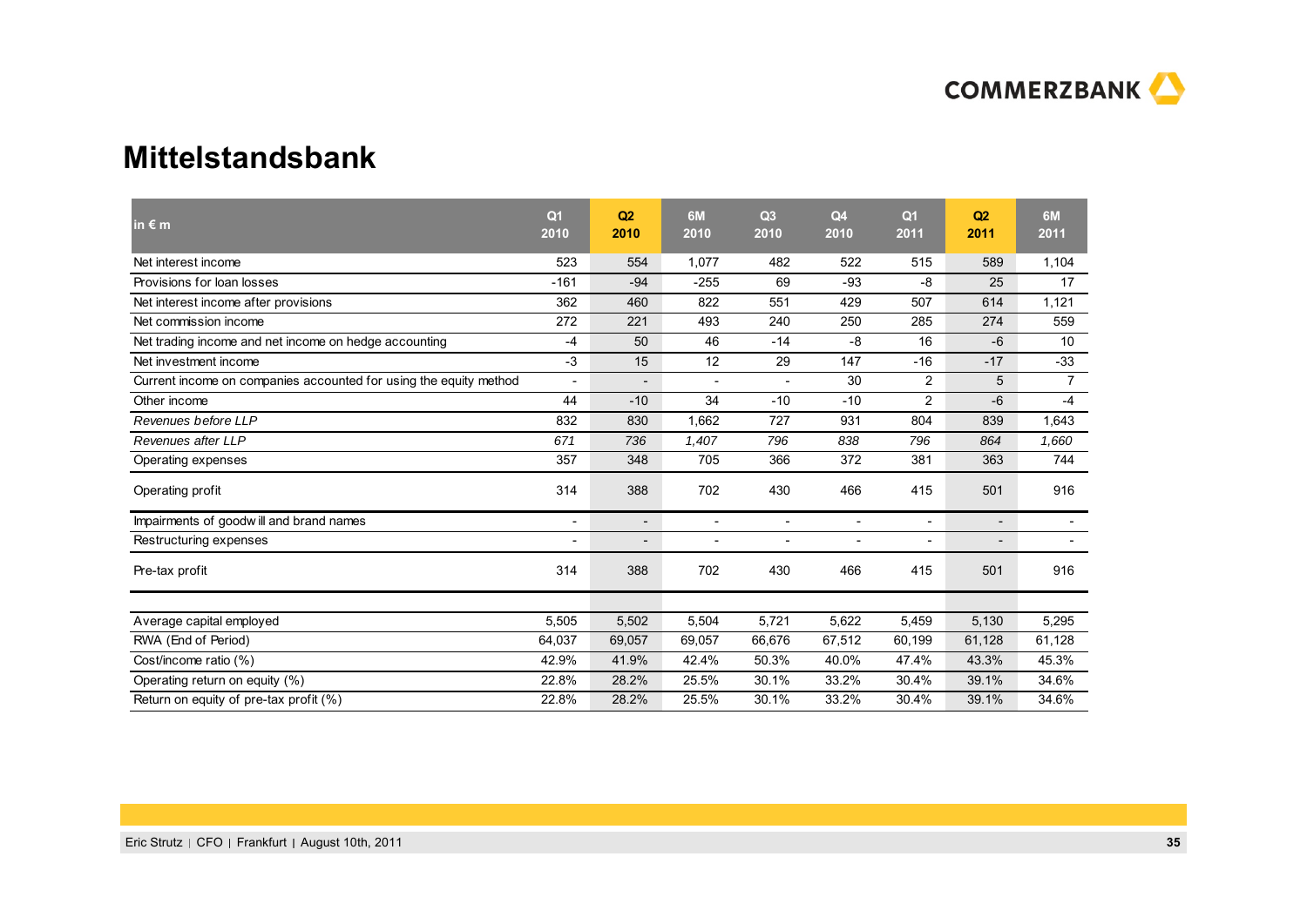

# **Central & Eastern Europe**

| in $\epsilon$ m                                                   | Q <sub>1</sub><br>2010   | Q2<br>2010               | 6M<br>2010               | Q3<br>2010               | Q <sub>4</sub><br>2010   | Q <sub>1</sub><br>2011   | Q <sub>2</sub><br>2011   | 6M<br>2011               |
|-------------------------------------------------------------------|--------------------------|--------------------------|--------------------------|--------------------------|--------------------------|--------------------------|--------------------------|--------------------------|
| Net interest income                                               | 159                      | 161                      | 320                      | 164                      | 190                      | 157                      | 166                      | 323                      |
| Provisions for loan losses                                        | $-94$                    | $-92$                    | $-186$                   | $-127$                   | $-48$                    | $-30$                    | $-6$                     | $-36$                    |
| Net interest income after provisions                              | 65                       | 69                       | 134                      | 37                       | 142                      | 127                      | 160                      | 287                      |
| Net commission income                                             | 47                       | 53                       | 100                      | 53                       | 55                       | 55                       | 55                       | 110                      |
| Net trading income and net income on hedge accounting             | 18                       | 20                       | 38                       | 19                       | 16                       | 26                       | 22                       | 48                       |
| Net investment income                                             | $-1$                     | 4                        | 3                        | 4                        | $-11$                    | 4                        | 0                        | 4                        |
| Current income on companies accounted for using the equity method | $\blacksquare$           | $\overline{a}$           | $\blacksquare$           | $\overline{\phantom{a}}$ | $\overline{\phantom{a}}$ | $\blacksquare$           | $\overline{\phantom{a}}$ |                          |
| Other income                                                      | 3                        | 9                        | 12                       | 9                        | $\overline{7}$           | 10                       | 10                       | 20                       |
| Revenues before LLP                                               | 226                      | 247                      | 473                      | 249                      | 257                      | 252                      | 253                      | 505                      |
| Revenues after LLP                                                | 132                      | 155                      | 287                      | 122                      | 209                      | 222                      | 247                      | 469                      |
| Operating expenses                                                | 126                      | 148                      | 274                      | 153                      | 138                      | 144                      | 148                      | 292                      |
| Operating profit                                                  | 6                        | $\overline{7}$           | 13                       | $-31$                    | 71                       | 78                       | 99                       | 177                      |
| Impairments of goodwill and brand names                           |                          | $\overline{\phantom{a}}$ | $\blacksquare$           | $\blacksquare$           | $\overline{\phantom{a}}$ | $\overline{\phantom{a}}$ | $\overline{\phantom{a}}$ |                          |
| Restructuring expenses                                            | $\overline{\phantom{a}}$ | $\overline{a}$           | $\overline{\phantom{a}}$ | $\overline{\phantom{a}}$ | $\blacksquare$           | $\blacksquare$           | $\overline{\phantom{a}}$ | $\overline{\phantom{a}}$ |
| Pre-tax profit                                                    | 6                        | $\overline{7}$           | 13                       | $-31$                    | 71                       | 78                       | 99                       | 177                      |
| Average capital employed                                          | 1,599                    | 1,598                    | 1,599                    | 1,674                    | 1,643                    | 1,679                    | 1,708                    | 1,694                    |
| RWA (End of Period)                                               | 18,747                   | 19,722                   | 19,722                   | 19,011                   | 19,107                   | 19,425                   | 19,806                   | 19,806                   |
|                                                                   | 55.8%                    |                          | 57.9%                    |                          | 53.7%                    |                          |                          | 57.8%                    |
| Cost/income ratio (%)                                             |                          | 59.9%                    |                          | 61.4%                    |                          | 57.1%                    | 58.5%                    |                          |
| Operating return on equity (%)                                    | 1.5%                     | 1.8%                     | 1.6%                     | $-7.4%$                  | 17.3%                    | 18.6%                    | 23.2%                    | 20.9%                    |
| Return on equity of pre-tax profit (%)                            | 1.5%                     | 1.8%                     | 1.6%                     | $-7.4%$                  | 17.3%                    | 18.6%                    | 23.2%                    | 20.9%                    |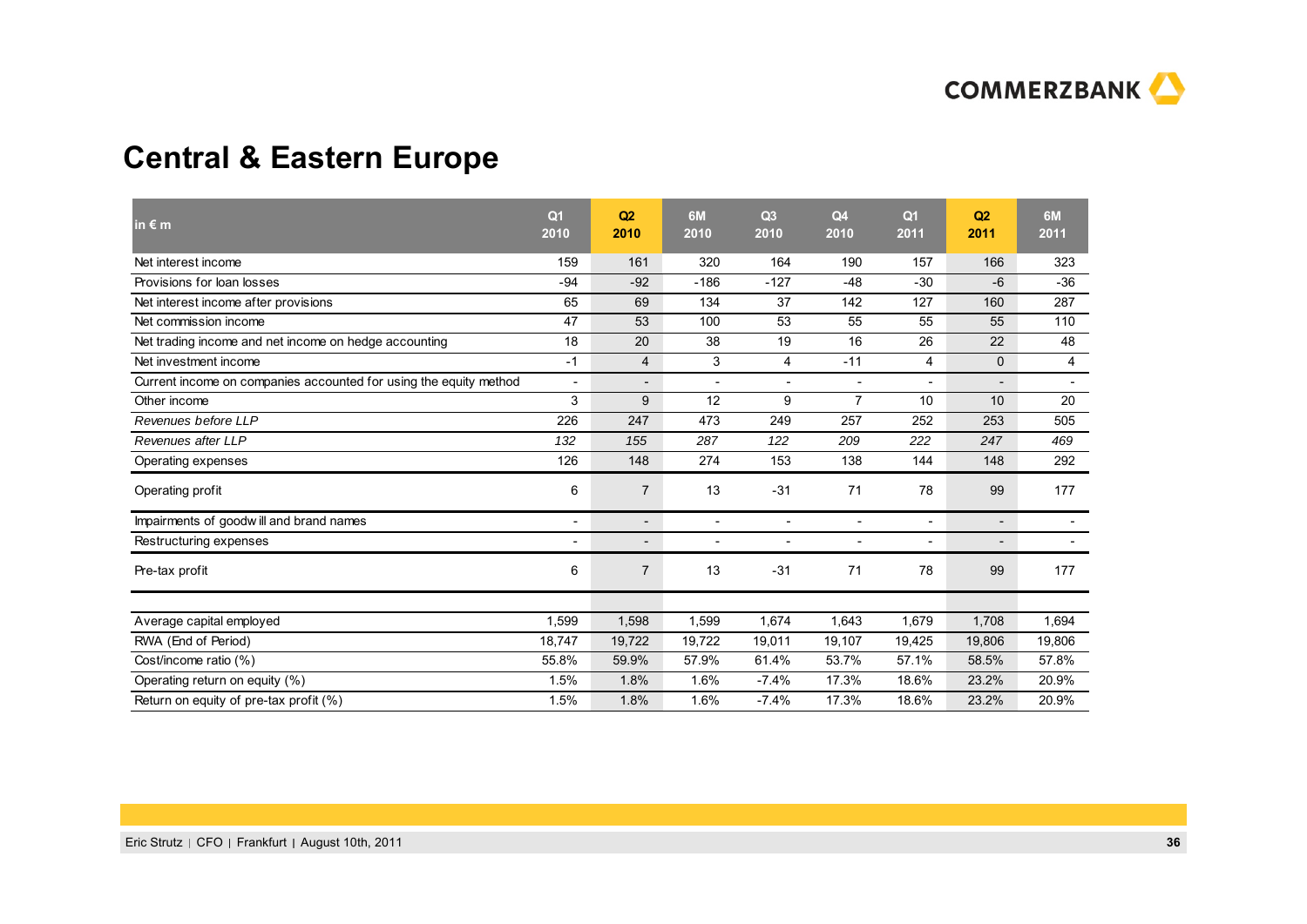

# **Corporates & Markets**

| in $\epsilon$ m                                                   | Q <sub>1</sub><br>2010 | Q2<br>2010               | 6M<br>2010               | Q3<br>2010               | Q <sub>4</sub><br>2010   | Q <sub>1</sub><br>2011   | Q2<br>2011               | 6M<br>2011               |
|-------------------------------------------------------------------|------------------------|--------------------------|--------------------------|--------------------------|--------------------------|--------------------------|--------------------------|--------------------------|
| Net interest income                                               | 208                    | 198                      | 406                      | 141                      | 220                      | 160                      | 226                      | 386                      |
| Provisions for loan losses                                        | 19                     | 0                        | 19                       | $-6$                     | 14                       | 0                        | $-31$                    | $-31$                    |
| Net interest income after provisions                              | 227                    | 198                      | 425                      | 135                      | 234                      | 160                      | 195                      | 355                      |
| Net commission income                                             | 75                     | 64                       | 139                      | 55                       | 60                       | 48                       | 92                       | 140                      |
| Net trading income and net income on hedge accounting             | 448                    | 187                      | 635                      | 313                      | 212                      | 456                      | 370                      | 826                      |
| Net investment income                                             | $-14$                  | 43                       | 29                       | 31                       | 160                      | 4                        | 26                       | 30                       |
| Current income on companies accounted for using the equity method |                        | $\overline{\phantom{a}}$ |                          | 1                        | 10                       |                          | 11                       | 11                       |
| Other income                                                      | 8                      | 11                       | 19                       | 25                       | $-64$                    | 10                       | $-13$                    | $-3$                     |
| Revenues before LLP                                               | 725                    | 503                      | 1,228                    | 566                      | 598                      | 678                      | 712                      | 1,390                    |
| Revenues after LLP                                                | 744                    | 503                      | 1,247                    | 560                      | 612                      | 678                      | 681                      | 1,359                    |
| Operating expenses                                                | 411                    | 394                      | 805                      | 439                      | 389                      | 438                      | 400                      | 838                      |
| Operating profit                                                  | 333                    | 109                      | 442                      | 121                      | 223                      | 240                      | 281                      | 521                      |
| Impairments of goodwill and brand names                           |                        | $\overline{\phantom{a}}$ | $\overline{\phantom{a}}$ | $\overline{\phantom{a}}$ | $\overline{\phantom{a}}$ | $\overline{\phantom{0}}$ | $\overline{\phantom{0}}$ | $\overline{\phantom{0}}$ |
| Restructuring expenses                                            |                        | $\overline{\phantom{a}}$ | $\overline{\phantom{a}}$ | $\overline{\phantom{a}}$ | $\overline{\phantom{a}}$ | $\overline{a}$           | $\overline{\phantom{0}}$ | $\overline{\phantom{0}}$ |
| Pre-tax profit                                                    | 333                    | 109                      | 442                      | 121                      | 223                      | 240                      | 281                      | 521                      |
|                                                                   | 3.852                  | 3,884                    | 3,868                    | 3,885                    | 3,870                    | 3,426                    | 3,064                    | 3,245                    |
| Average capital employed                                          |                        |                          |                          |                          |                          |                          |                          |                          |
| RWA (End of Period)                                               | 51,502                 | 53,285                   | 53,285                   | 52,824                   | 47,890                   | 42,057                   | 38,186                   | 38,186                   |
| Cost/income ratio (%)                                             | 56.7%                  | 78.3%                    | 65.6%                    | 77.6%                    | 65.1%                    | 64.6%                    | 56.2%                    | 60.3%                    |
| Operating return on equity (%)                                    | 34.6%                  | 11.2%                    | 22.9%                    | 12.5%                    | 23.1%                    | 28.0%                    | 36.7%                    | 32.1%                    |
| Return on equity of pre-tax profit (%)                            | 34.6%                  | 11.2%                    | 22.9%                    | 12.5%                    | 23.1%                    | 28.0%                    | 36.7%                    | 32.1%                    |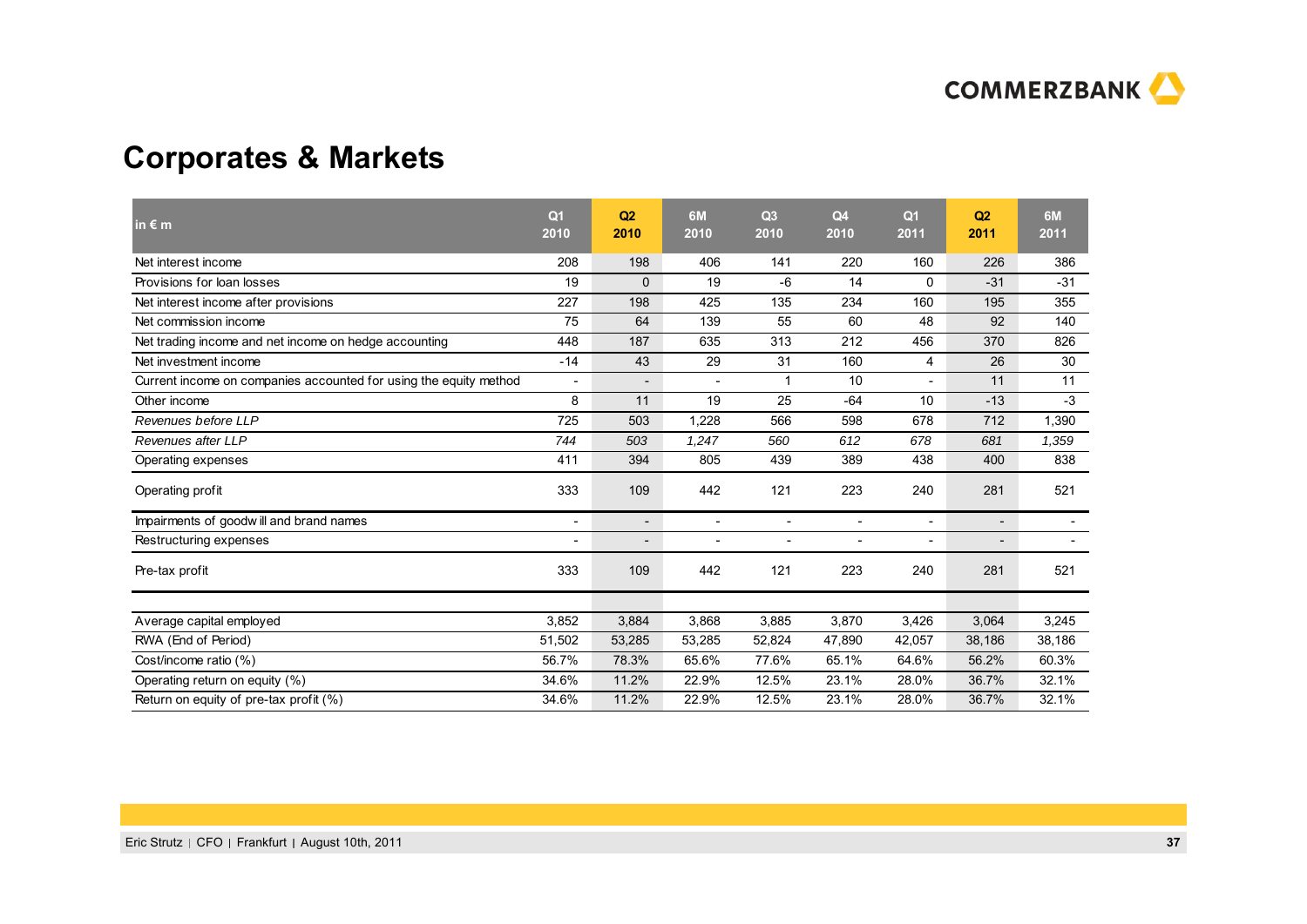

### **Asset Based Finance**

| in $\epsilon$ m                                                   | Q <sub>1</sub><br>2010   | Q2<br>2010               | 6M<br>2010               | Q3<br>2010               | Q <sub>4</sub><br>2010   | Q <sub>1</sub><br>2011   | Q <sub>2</sub><br>2011   | 6M<br>2011 |
|-------------------------------------------------------------------|--------------------------|--------------------------|--------------------------|--------------------------|--------------------------|--------------------------|--------------------------|------------|
| Net interest income                                               | 298                      | 319                      | 617                      | 283                      | 260                      | 296                      | 255                      | 551        |
| Provisions for loan losses                                        | $-325$                   | $-354$                   | $-679$                   | $-493$                   | $-412$                   | $-241$                   | $-233$                   | $-474$     |
| Net interest income after provisions                              | $-27$                    | $-35$                    | $-62$                    | $-210$                   | $-152$                   | 55                       | 22                       | 77         |
| Net commission income                                             | 88                       | 80                       | 168                      | 83                       | 76                       | 81                       | 87                       | 168        |
| Net trading income and net income on hedge accounting             | $-4$                     | 30                       | 26                       | $-49$                    | $-55$                    | $-86$                    | 52                       | $-34$      |
| Net investment income                                             | $-2$                     | $-158$                   | $-160$                   | $-51$                    | $-141$                   | $-42$                    | $-936$                   | $-978$     |
| Current income on companies accounted for using the equity method | $-2$                     | $\overline{2}$           |                          | -9                       | $-11$                    | -8                       | $-7$                     | $-15$      |
| Other income                                                      | 14                       | $-21$                    | $-7$                     | $-24$                    | $-83$                    | 16                       | 4                        | 20         |
| Revenues before LLP                                               | 392                      | 252                      | 644                      | 233                      | 46                       | 257                      | $-545$                   | $-288$     |
| Revenues after LLP                                                | 67                       | $-102$                   | $-35$                    | $-260$                   | $-366$                   | 16                       | $-778$                   | $-762$     |
| Operating expenses                                                | 152                      | 147                      | 299                      | 143                      | 167                      | 154                      | 144                      | 298        |
| Operating profit                                                  | $-85$                    | $-249$                   | $-334$                   | $-403$                   | $-533$                   | $-138$                   | $-922$                   | $-1,060$   |
| Impairments of goodwill and brand names                           |                          | $\overline{\phantom{a}}$ | $\overline{\phantom{a}}$ | $\overline{\phantom{a}}$ | $\overline{\phantom{a}}$ | $\overline{\phantom{a}}$ | $\overline{\phantom{a}}$ |            |
| Restructuring expenses                                            | $\overline{\phantom{a}}$ | 33                       | 33                       | $\blacksquare$           | $\overline{\phantom{a}}$ | $\overline{\phantom{a}}$ | $\overline{\phantom{a}}$ |            |
| Pre-tax profit                                                    | $-85$                    | $-282$                   | $-367$                   | $-403$                   | $-533$                   | $-138$                   | $-922$                   | $-1,060$   |
|                                                                   |                          |                          |                          |                          |                          |                          |                          |            |
| Average capital employed                                          | 6,441                    | 6,222                    | 6,331                    | 6,330                    | 5,688                    | 5,520                    | 5,060                    | 5,290      |
| RWA (End of Period)                                               | 88,137                   | 90,377                   | 90,377                   | 85,589                   | 78,824                   | 73,580                   | 71,384                   | 71,384     |
| Cost/income ratio (%)                                             | 38.8%                    | 58.3%                    | 46.4%                    | 61.4%                    | 363.0%                   | 59.9%                    | n/a                      | n/a        |
| Operating return on equity (%)                                    | $-5.3%$                  | $-16.0%$                 | $-10.6%$                 | $-25.5%$                 | $-37.5%$                 | $-10.0%$                 | $-72.9%$                 | $-40.1%$   |
| Return on equity of pre-tax profit (%)                            | $-5.3%$                  | $-18.1%$                 | $-11.6%$                 | $-25.5%$                 | $-37.5%$                 | $-10.0%$                 | $-72.9%$                 | $-40.1%$   |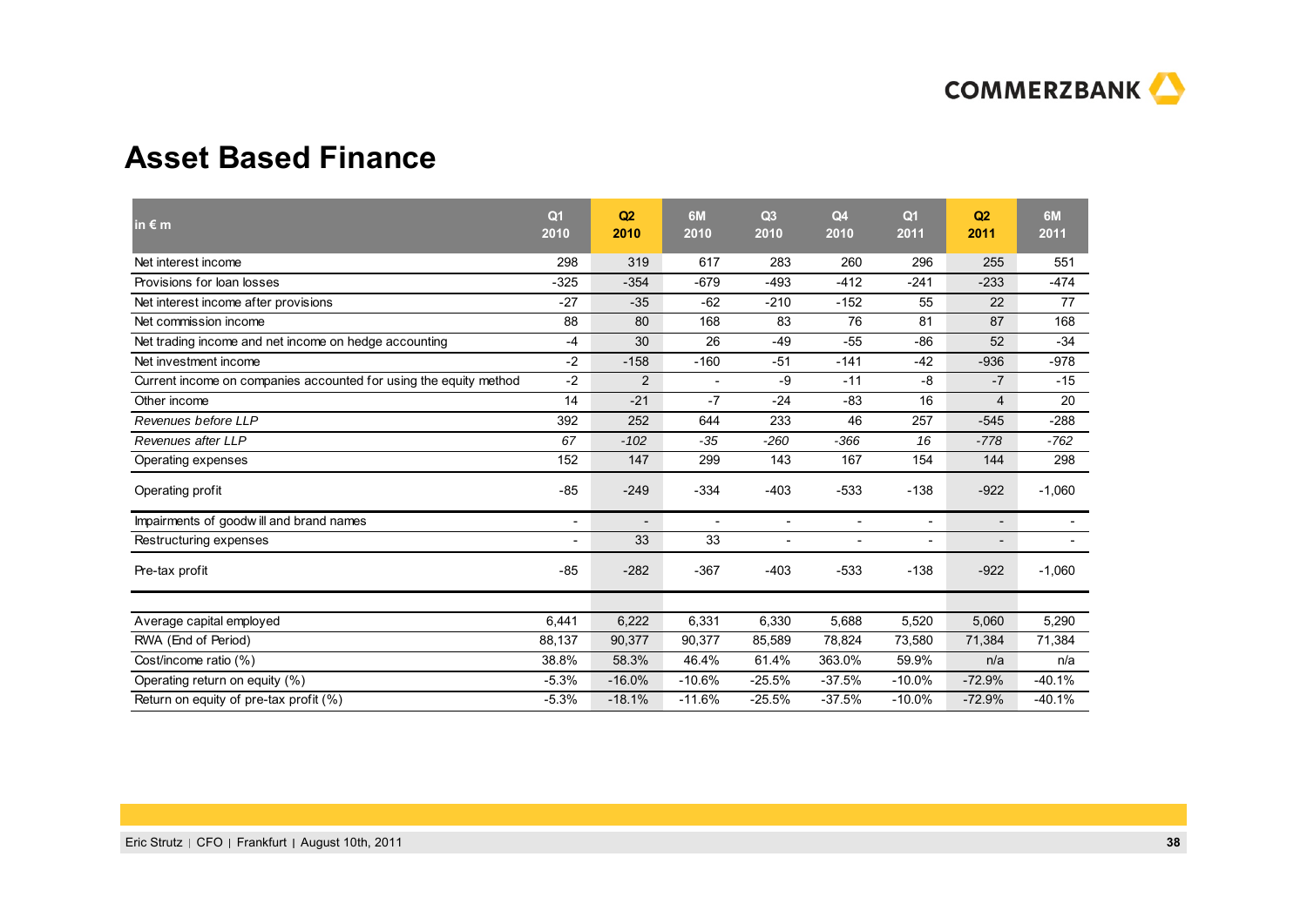

# **Portfolio Restructuring Unit**

| in $\epsilon$ m                                                   | Q <sub>1</sub><br>2010 | Q2<br>2010               | 6M<br>2010               | Q3<br>2010               | Q <sub>4</sub><br>2010 | Q <sub>1</sub><br>2011   | Q2<br>2011               | 6M<br>2011               |
|-------------------------------------------------------------------|------------------------|--------------------------|--------------------------|--------------------------|------------------------|--------------------------|--------------------------|--------------------------|
| Net interest income                                               | 23                     | 10                       | 33                       | 29                       | 20                     | 5                        | 13                       | 18                       |
| Provisions for loan losses                                        | $-22$                  | $-28$                    | $-50$                    | $-2$                     | $-10$                  | 1                        | 3                        | $\overline{4}$           |
| Net interest income after provisions                              | 1                      | $-18$                    | $-17$                    | 27                       | 10                     | 6                        | 16                       | 22                       |
| Net commission income                                             | $-3$                   | $\overline{7}$           | 4                        | 2                        | $-6$                   | 0                        | $\mathbf{0}$             | $\mathbf 0$              |
| Net trading income and net income on hedge accounting             | 282                    | 56                       | 338                      | 328                      | 121                    | 61                       | 72                       | 133                      |
| Net investment income                                             | $-94$                  | 70                       | $-24$                    | $-9$                     | $\overline{4}$         | 18                       | $-7$                     | 11                       |
| Current income on companies accounted for using the equity method |                        | $\overline{\phantom{a}}$ |                          | $\sim$                   | ٠                      | ۰                        | $\overline{\phantom{a}}$ | $\overline{\phantom{a}}$ |
| Other income                                                      | $-0$                   | $\overline{7}$           | $\overline{7}$           | $-3$                     | $-1$                   | $-0$                     | $-1$                     | $-1$                     |
| Revenues before LLP                                               | 208                    | 150                      | 358                      | 347                      | 138                    | 84                       | 77                       | 161                      |
| Revenues after LLP                                                | 186                    | 122                      | 308                      | 345                      | 128                    | 85                       | 80                       | 165                      |
| Operating expenses                                                | 25                     | 27                       | 52                       | 31                       | 23                     | 22                       | 16                       | 38                       |
| Operating profit                                                  | 161                    | 95                       | 256                      | 314                      | 105                    | 63                       | 64                       | 127                      |
| Impairments of goodwill and brand names                           |                        | $\overline{\phantom{a}}$ | $\blacksquare$           | $\blacksquare$           | $\blacksquare$         | $\overline{\phantom{a}}$ | $\overline{\phantom{0}}$ | $\blacksquare$           |
| Restructuring expenses                                            |                        | $\overline{\phantom{a}}$ | $\overline{\phantom{a}}$ | $\overline{\phantom{a}}$ | $\blacksquare$         | $\overline{\phantom{a}}$ | $\overline{\phantom{a}}$ | $\overline{\phantom{a}}$ |
| Pre-tax profit                                                    | 161                    | 95                       | 256                      | 314                      | 105                    | 63                       | 64                       | 127                      |
| Average capital employed                                          | 1,364                  | 1,250                    | 1,307                    | 1,138                    | 1,093                  | 981                      | 944                      | 962                      |
| RWA (End of Period)                                               | 13,468                 | 12,240                   | 12,240                   | 10,935                   | 9,886                  | 9,316                    | 8,841                    | 8,841                    |
| Cost/income ratio (%)                                             | 12.0%                  | 18.0%                    | 14.5%                    | 8.9%                     | 16.7%                  | 26.2%                    | 20.8%                    | 23.6%                    |
| Operating return on equity (%)                                    | 47.2%                  | 30.4%                    | 39.2%                    | 110.4%                   | 38.4%                  | 25.7%                    | 27.1%                    | 26.4%                    |
| Return on equity of pre-tax profit (%)                            | 47.2%                  | 30.4%                    | 39.2%                    | 110.4%                   | 38.4%                  | 25.7%                    | 27.1%                    | 26.4%                    |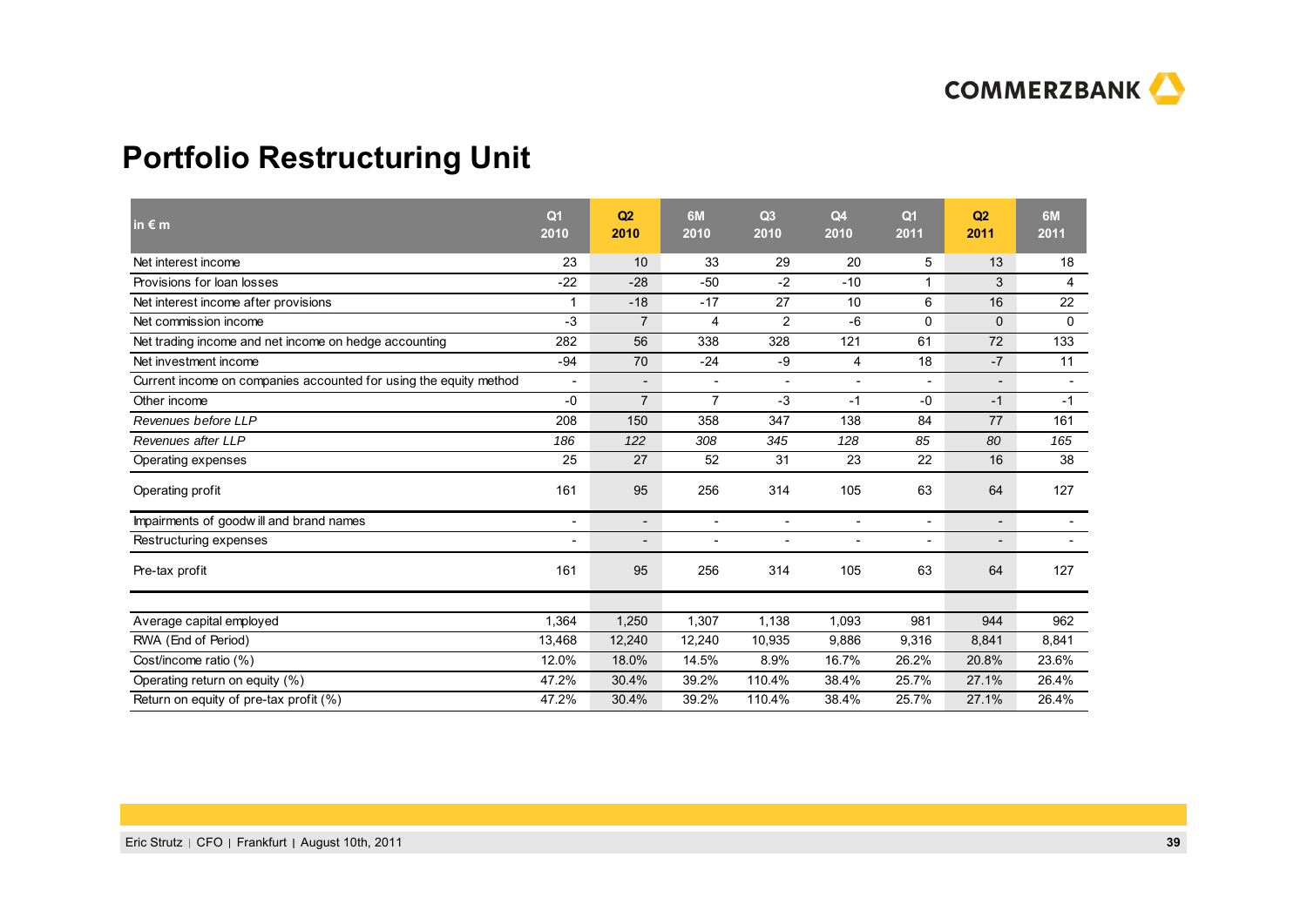

### **Others & Consolidation**

| in $\epsilon$ m                                                   | Q <sub>1</sub><br>2010   | Q <sub>2</sub><br>2010   | 6M<br>2010               | Q3<br>2010               | Q <sub>4</sub><br>2010   | Q <sub>1</sub><br>2011   | Q <sub>2</sub><br>2011   | 6M<br>2011   |
|-------------------------------------------------------------------|--------------------------|--------------------------|--------------------------|--------------------------|--------------------------|--------------------------|--------------------------|--------------|
| Net interest income                                               | 186                      | 125                      | 311                      | 34                       | $-37$                    | 102                      | 27                       | 129          |
| Provisions for loan losses                                        | 5                        | $-1$                     | 4                        | $\overline{2}$           | $-0$                     |                          | $-1$                     | $\mathbf{0}$ |
| Net interest income after provisions                              | 191                      | 124                      | 315                      | 36                       | $-37$                    | 103                      | 26                       | 129          |
| Net commission income                                             | $-29$                    | $-17$                    | $-46$                    | $-21$                    | 4                        | $-18$                    | $-35$                    | $-53$        |
| Net trading income and net income on hedge accounting             | 95                       | $-28$                    | 67                       | $-177$                   | 101                      | 47                       | 68                       | 115          |
| Net investment income                                             | $-14$                    | 81                       | 67                       | $-32$                    | 19                       | 43                       | $-21$                    | 22           |
| Current income on companies accounted for using the equity method | $\overline{\phantom{a}}$ | 1                        | 1                        | $-1$                     | 4                        | $\overline{\phantom{a}}$ | $-1$                     | $-1$         |
| Other income                                                      | $\overline{2}$           | $-31$                    | $-29$                    | 34                       | 73                       | 322                      | 30                       | 352          |
| Revenues before LLP                                               | 240                      | 131                      | 371                      | $-163$                   | 161                      | 496                      | 68                       | 564          |
| Revenues after LLP                                                | 245                      | 130                      | 375                      | $-161$                   | 161                      | 497                      | 67                       | 564          |
| Operating expenses                                                | 226                      | 250                      | 476                      | 178                      | 224                      | 127                      | 114                      | 241          |
| Operating profit                                                  | 19                       | $-120$                   | $-101$                   | $-339$                   | $-63$                    | 370                      | $-47$                    | 323          |
| Impairments of goodwill and brand names                           | $\overline{\phantom{a}}$ | $\overline{\phantom{a}}$ | $\overline{\phantom{a}}$ | $\overline{\phantom{a}}$ | $\overline{\phantom{a}}$ | $\overline{\phantom{a}}$ | $\overline{\phantom{a}}$ |              |
| Restructuring expenses                                            |                          | $\overline{\phantom{a}}$ | $\overline{\phantom{a}}$ | $\overline{\phantom{a}}$ | $\blacksquare$           | $\overline{\phantom{a}}$ | $\overline{\phantom{a}}$ |              |
| Pre-tax profit                                                    | 19                       | $-120$                   | $-101$                   | $-339$                   | $-63$                    | 370                      | $-47$                    | 323          |
|                                                                   |                          |                          |                          |                          |                          |                          |                          |              |
| Average capital employed                                          | 8,000                    | 8,952                    | 8,476                    | 9,034                    | 10,072                   | 11,925                   | 12,309                   | 12,117       |
| RWA (End of Period)                                               | 12,231                   | 14,105                   | 14,105                   | 14,692                   | 14.294                   | 14,493                   | 13,091                   | 13,091       |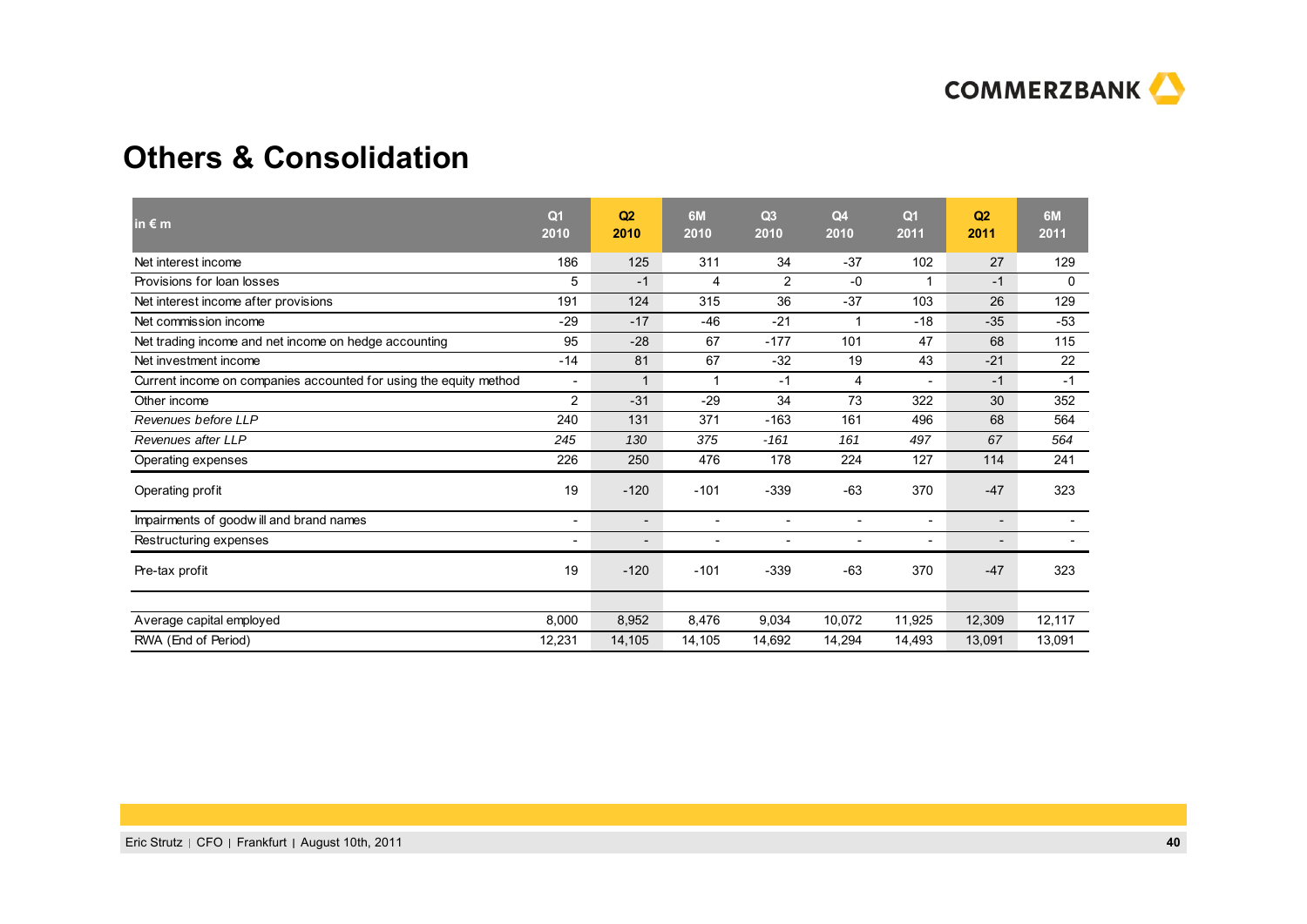

# **Group equity definitions**

| <b>Reconciliation of equity definitions</b>                                                                 | <b>Equity basis for RoE</b> |         |                                         |  |  |
|-------------------------------------------------------------------------------------------------------------|-----------------------------|---------|-----------------------------------------|--|--|
|                                                                                                             | H1 2011                     |         |                                         |  |  |
| Equity definitions in $\epsilon$ m                                                                          | End of<br><b>Period</b>     | Average |                                         |  |  |
| Subscribed capital                                                                                          | 5,113                       | 3,530   |                                         |  |  |
| Capital reserve                                                                                             | 10,889                      | 3,897   |                                         |  |  |
| Retained earnings                                                                                           | 8,504                       | 9,256   |                                         |  |  |
| Silent participations SoFFin / Allianz                                                                      | 2,687                       | 13,994  |                                         |  |  |
| Currency translation reserve                                                                                | $-435$                      | $-370$  |                                         |  |  |
| Consolidated P&L                                                                                            | 888                         | 848     |                                         |  |  |
| Investors' Capital without non-controlling interests                                                        | 27,646                      | 31,155  | Basis for RoE on net profit             |  |  |
| Non-controlling interests (IFRS)*                                                                           | 839                         | 825     |                                         |  |  |
| <b>Investors' Capital</b>                                                                                   | 28,485                      | 31,980  | Basis for operating RoE and pre-tax RoE |  |  |
| Change in consolidated companies / goodwill / consolidated net<br>profit minus portion of dividend / others | $-4,723$                    |         |                                         |  |  |
| Basel II core capital without hybrid capital                                                                | 23,762                      |         |                                         |  |  |
| Hybrid capital                                                                                              | 3,930                       |         |                                         |  |  |
| <b>Basel II Tier I capital</b>                                                                              | 27,692                      |         |                                         |  |  |

\* excluding: Revaluation reserve and cash flow hedges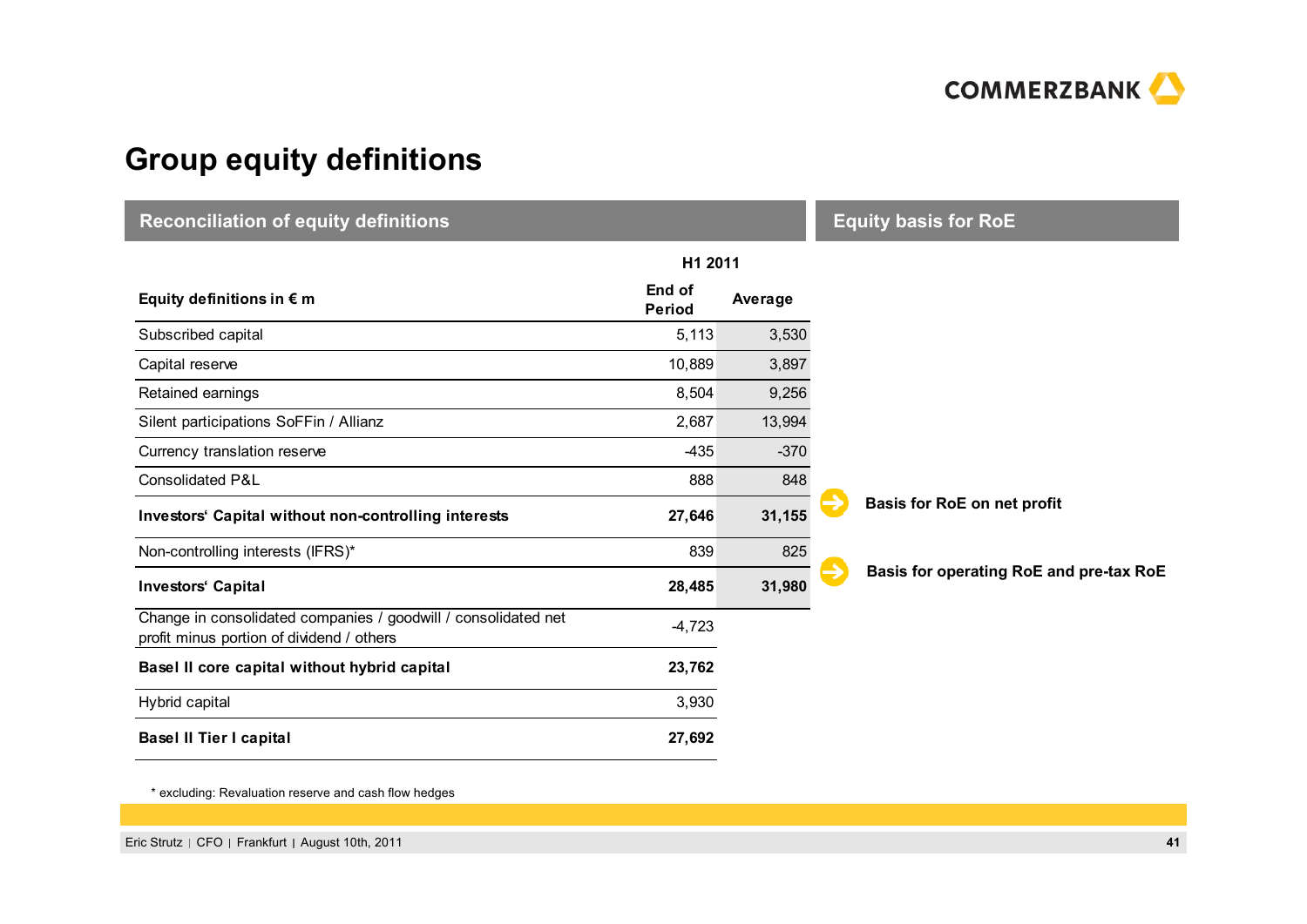

#### **For more information, please contact Commerzbank´s IR team:**

#### **Jürgen Ackermann (Head of Investor Relations)** P: +49 69 136 22338

M: juergen.ackermann@commerzbank.com

**Michael H. Klein** (Head) P: +49 69 136 24522M: michael.klein@commerzbank.com

**Sandra Büschken**P: +49 69 136 23617M: sandra.bueschken@commerzbank.com

**Ute Heiserer-Jäckel** P: +49 69 136 41874M: ute.heiserer-jaeckel@commerzbank.com

**Simone Nuxoll**P: +49 69 136 45660M: simone.nuxoll@commerzbank.com

**Stefan Philippi** P: +49 69 136 45231 M: stefan.philippi@commerzbank.com

#### **Equity / Fixed Income IR Financial Reporting / Rating Strategic Research**

**Klaus-Dieter Schallmayer** (Head) P: +49-69 136 25154M: klaus-dieter.schallmayer @commerzbank.com

**Wennemar von Bodelschwingh** P: +49 69 136 43611M: wennemar.vonbodelschwingh @commerzbank.com

**Michael Desprez** P: +49 69 136 25136M: michael.desprez@commerzbank.com

**Patricia Novak**P: +49 69 136 46442M: patricia.novak@commerzbank.com

**ir@commerzbank.com www.ir.commerzbank.com**

**Dirk Bartsch** (Head) P: +49 69 136 2 2799 M: dirk.bartsch@commerzbank.com

**Volker von Krüchten**P: +49 69 136 25139  $M^{\cdot}$ volker.vonkruechten@commerzbank.com

**Ulf Plesmann**P: +49 69 136 43888 M: ulf.plesmann@commerzbank.com